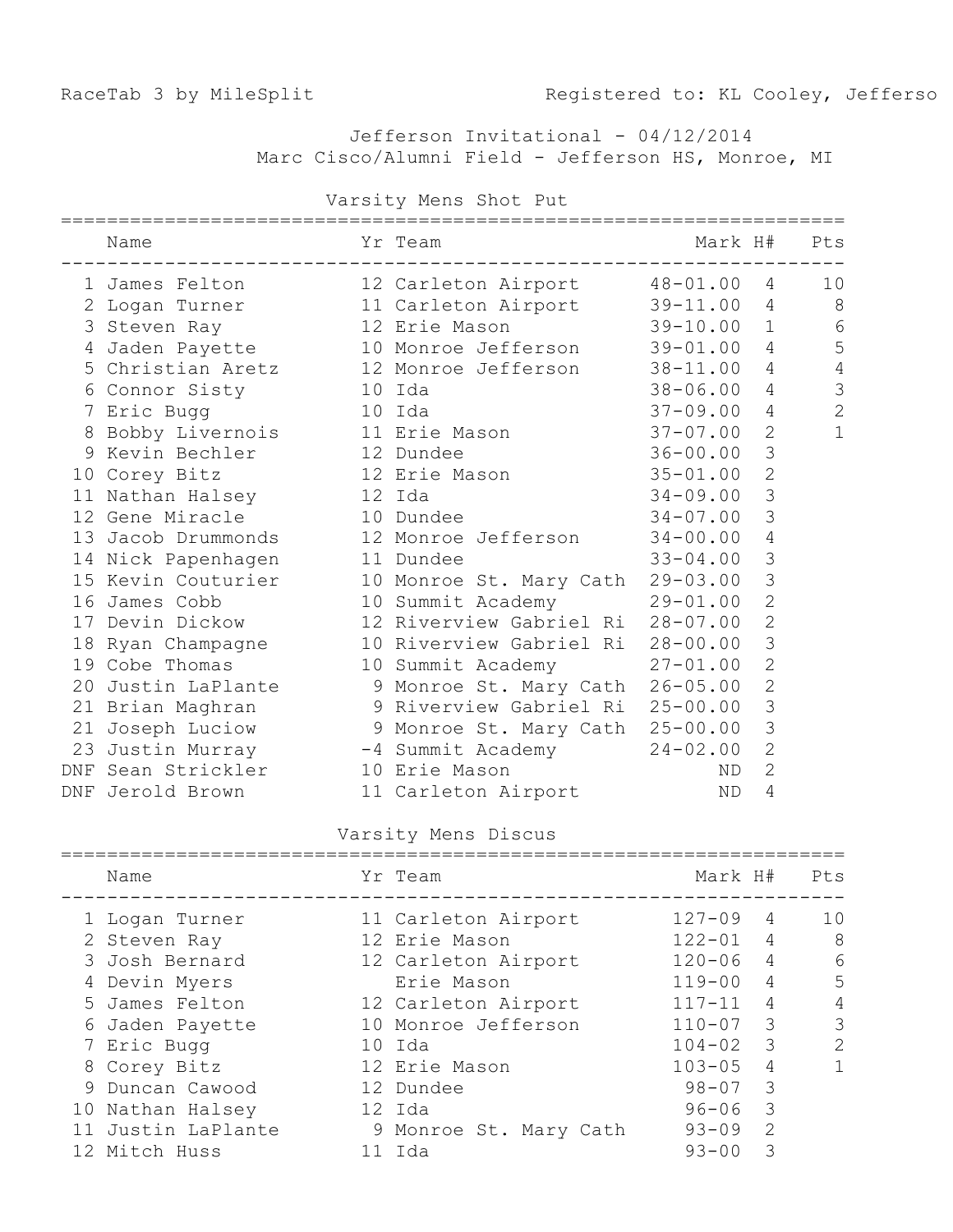| 13 Jacob Drummonds | 12 Monroe Jefferson     | $92 - 06$   | -3             |
|--------------------|-------------------------|-------------|----------------|
| 14 Kevin Couturier | 10 Monroe St. Mary Cath | $92 - 05$   | 2              |
| 15 Lingar Keith    | 12 Monroe Jefferson     | $92 - 01$   | 4              |
| 16 Wyatt Liedel    | 9 Dundee                | $86 - 02$ 3 |                |
| 17 Lonnie Parrish  | 12 Dundee               | $85 - 09$ 3 |                |
| 18 Brian Maghran   | 9 Riverview Gabriel Ri  | 76-06       | 2              |
| 19 Jacob Golden    | 11 Newport Lutheran Sou | 76-03       | $\overline{2}$ |
| 20 TJ Barnes       | 12 Summit Academy       | $73 - 07$   | $\overline{1}$ |
| 21 Ryan Champagne  | 10 Riverview Gabriel Ri | $70 - 04$   | $\overline{2}$ |
| 22 Cobe Thomas     | 10 Summit Academy       | 66-07       | - 2            |
| 23 James Cobb      | 10 Summit Academy       | 65-00       | 2              |
| SCR Nathan Fleck   | 12 Monroe St. Mary Cath | ND          | 4              |
| dnf Devin Dickow   | 12 Riverview Gabriel Ri | ND          | 2              |
|                    |                         |             |                |

### Varsity Mens Long Jump

|     | Name                                                | Yr Team                         |              | Mark Wind Pts |                |
|-----|-----------------------------------------------------|---------------------------------|--------------|---------------|----------------|
|     | 1 Elijah Sandore 12 Monroe Jefferson 18-10.00 NWI   |                                 |              |               | 10             |
|     | 2 Joey Yoas 11 Dundee                               | $18 - 05.00$                    |              | NWI           | 8 <sup>8</sup> |
|     | 3 Kevin Karner 12 Dundee                            |                                 | 18-03.00 NWI |               | 6              |
|     | 4 Keagan Brinson 11 Carleton Airport 17-10.00       |                                 |              | NWI           | 5              |
|     | 5 Mark Naida 12 Monroe St. Mary Cath                |                                 | $17 - 09.00$ | NWI           | $\overline{4}$ |
|     | 6 Cody Rich 12 Dundee                               |                                 | $17 - 08.50$ | NWI           | $\mathcal{S}$  |
|     | 7 Logan Monaghan 11 Ida                             |                                 | $17 - 04.50$ | NWI           | $\overline{2}$ |
|     | 8 Justin Carrabino 10 Monroe St. Mary Cath 17-00.25 |                                 |              | NWI           | $\mathbf{1}$   |
|     | 9 Joshua Shah 9 Monroe St. Mary Cath                |                                 | $16 - 11.00$ | NWI           |                |
|     | 10 Laderach Austin 11 Erie Mason                    |                                 | $16 - 08.00$ | NWI           |                |
|     | 11 Eric Perry 12 Monroe Jefferson                   |                                 | $16 - 05.00$ | NWI           |                |
|     | 12 Derek Sortor 12 Ida                              |                                 | $16 - 02.00$ | NWI           |                |
|     | 13 Cody Holmes 10 Ida                               |                                 | $16 - 01.50$ | NWI           |                |
|     | 14 Nathan Mohr 12 Riverview Gabriel Ri 15-10.75     |                                 |              | NWI           |                |
|     | 15 Mackenzie Carson 12 Summit Academy 15-06.50      |                                 |              | NWI           |                |
|     | 16 Will Gajda                                       | 9 Riverview Gabriel Ri 15-01.50 |              | NWI           |                |
|     | 17 Jack Gomez 9 Carleton Airport 15-01.00           |                                 |              | NWI           |                |
| 18  |                                                     |                                 |              | NWI           |                |
| DNF | Justin Elsesser 11 Riverview Gabriel Ri             |                                 | ND           |               |                |
|     | DNF Jacob Golden 11 Newport Lutheran Sou            |                                 | ND           |               |                |
|     | DNF Allen Goretski 11 Carleton Airport              |                                 | ND           |               |                |
|     | SCR Noah Fiala 10 Monroe Jefferson                  |                                 | ΝD           |               |                |
|     | dnf Carson Witte 10 Erie Mason                      |                                 | <b>ND</b>    |               |                |
|     |                                                     |                                 |              |               |                |

# Varsity Mens High Jump

| Name                                                                 | Yr Team                                                    | Mark                                                     | Pts                 |
|----------------------------------------------------------------------|------------------------------------------------------------|----------------------------------------------------------|---------------------|
| 1 Kevin Karner<br>2 Mark Naida<br>3 Logan Monaghan<br>4 Kyle Brossia | 12 Dundee<br>12 Monroe St. Mary Cath<br>11 Ida<br>9 Dundee | $6 - 00.00$<br>$5 - 10.00$<br>$5 - 08.00$<br>$5 - 06.10$ | 10<br>- 8<br>6<br>5 |
| 5 Zach Stempien                                                      | 12 Riverview Gabriel Ri                                    | $5 - 06.00$                                              | 4                   |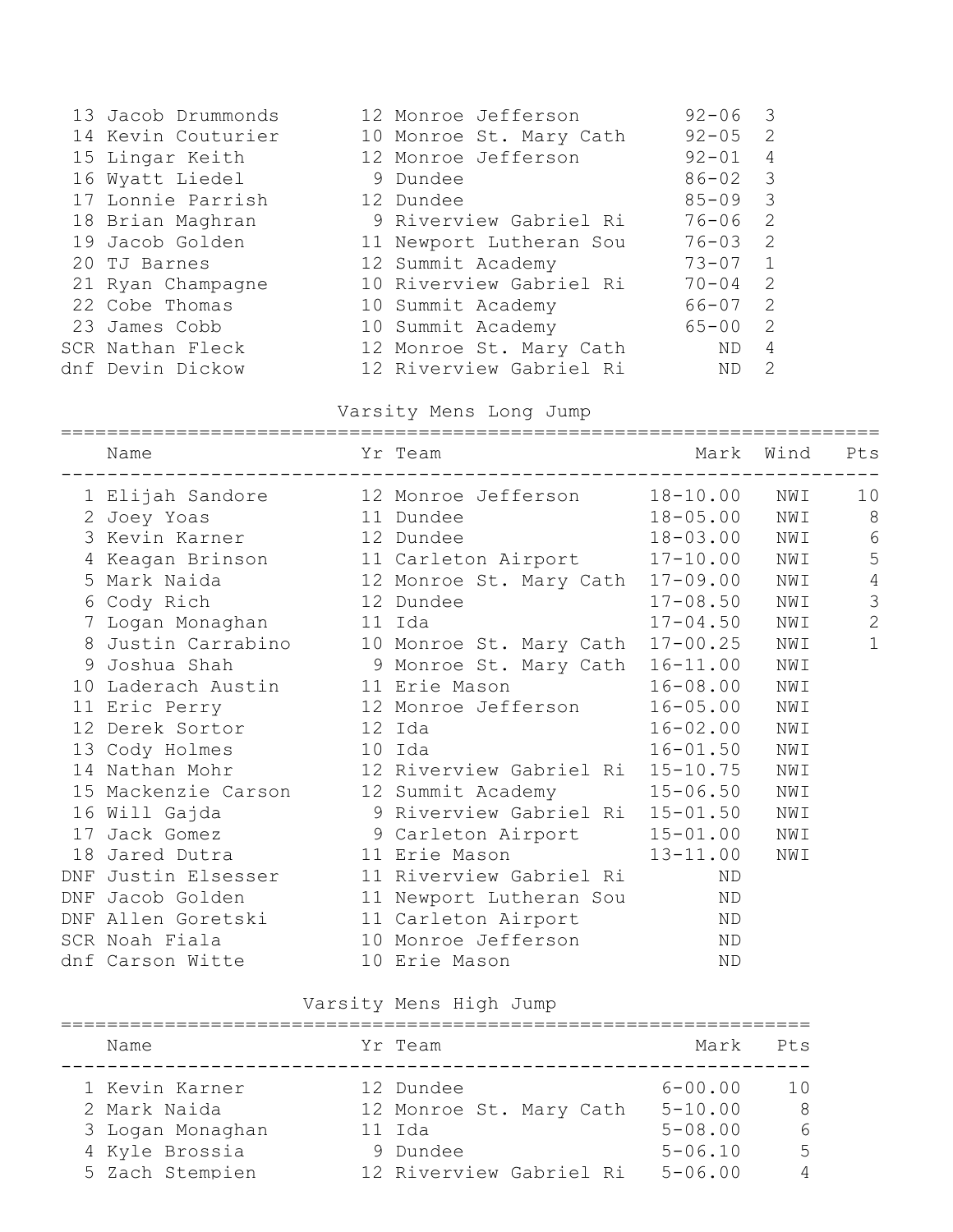| 6 Will Henkel        | 12 Erie Mason           | $5 - 03.00$ | 2 |
|----------------------|-------------------------|-------------|---|
| 6 Jordan Braden      | 11 Ida                  | $5 - 03.00$ | 2 |
| 6 Arrington Williams | 12 Carleton Airport     | $5 - 03.00$ | 2 |
| 9 Ian Lawson         | 10 Ida                  | $5 - 00.00$ |   |
| 9 Christian Aretz    | 12 Monroe Jefferson     | $5 - 00.00$ |   |
| nh John Chopson      | 11 Carleton Airport     | ΝH          |   |
| nh Austin Workman    | 9 Monroe Jefferson      | ΝH          |   |
| scr Jacob Golden     | 11 Newport Lutheran Sou | ΝH          |   |
|                      |                         |             |   |

### Varsity Womens Shot Put

#### ====================================================================

| Name              |  |                                                                                                                                                                                                                            |                                                                                                                                                                                                                                                                                            | Pts                                                                                                                                                                                                                                                                                                                                                                                                                                                                                                                                                       |
|-------------------|--|----------------------------------------------------------------------------------------------------------------------------------------------------------------------------------------------------------------------------|--------------------------------------------------------------------------------------------------------------------------------------------------------------------------------------------------------------------------------------------------------------------------------------------|-----------------------------------------------------------------------------------------------------------------------------------------------------------------------------------------------------------------------------------------------------------------------------------------------------------------------------------------------------------------------------------------------------------------------------------------------------------------------------------------------------------------------------------------------------------|
|                   |  |                                                                                                                                                                                                                            |                                                                                                                                                                                                                                                                                            | 10                                                                                                                                                                                                                                                                                                                                                                                                                                                                                                                                                        |
|                   |  |                                                                                                                                                                                                                            |                                                                                                                                                                                                                                                                                            | 8                                                                                                                                                                                                                                                                                                                                                                                                                                                                                                                                                         |
|                   |  |                                                                                                                                                                                                                            |                                                                                                                                                                                                                                                                                            | $\epsilon$                                                                                                                                                                                                                                                                                                                                                                                                                                                                                                                                                |
|                   |  |                                                                                                                                                                                                                            | $\mathcal{S}$                                                                                                                                                                                                                                                                              | 5                                                                                                                                                                                                                                                                                                                                                                                                                                                                                                                                                         |
|                   |  |                                                                                                                                                                                                                            | 3                                                                                                                                                                                                                                                                                          | $\sqrt{4}$                                                                                                                                                                                                                                                                                                                                                                                                                                                                                                                                                |
|                   |  |                                                                                                                                                                                                                            | 3                                                                                                                                                                                                                                                                                          | 3                                                                                                                                                                                                                                                                                                                                                                                                                                                                                                                                                         |
|                   |  |                                                                                                                                                                                                                            | 3                                                                                                                                                                                                                                                                                          | $\mathbf{2}$                                                                                                                                                                                                                                                                                                                                                                                                                                                                                                                                              |
|                   |  |                                                                                                                                                                                                                            | $\overline{2}$                                                                                                                                                                                                                                                                             | $\mathbf 1$                                                                                                                                                                                                                                                                                                                                                                                                                                                                                                                                               |
| 9 Krista Houke    |  |                                                                                                                                                                                                                            | $\overline{2}$                                                                                                                                                                                                                                                                             |                                                                                                                                                                                                                                                                                                                                                                                                                                                                                                                                                           |
|                   |  |                                                                                                                                                                                                                            | 3                                                                                                                                                                                                                                                                                          |                                                                                                                                                                                                                                                                                                                                                                                                                                                                                                                                                           |
| 11 Scarlet Adams  |  |                                                                                                                                                                                                                            | $\overline{2}$                                                                                                                                                                                                                                                                             |                                                                                                                                                                                                                                                                                                                                                                                                                                                                                                                                                           |
|                   |  |                                                                                                                                                                                                                            | $\overline{2}$                                                                                                                                                                                                                                                                             |                                                                                                                                                                                                                                                                                                                                                                                                                                                                                                                                                           |
|                   |  |                                                                                                                                                                                                                            | $\overline{2}$                                                                                                                                                                                                                                                                             |                                                                                                                                                                                                                                                                                                                                                                                                                                                                                                                                                           |
|                   |  |                                                                                                                                                                                                                            | $\mathbf{1}$                                                                                                                                                                                                                                                                               |                                                                                                                                                                                                                                                                                                                                                                                                                                                                                                                                                           |
|                   |  |                                                                                                                                                                                                                            | 3                                                                                                                                                                                                                                                                                          |                                                                                                                                                                                                                                                                                                                                                                                                                                                                                                                                                           |
|                   |  |                                                                                                                                                                                                                            | $\overline{2}$                                                                                                                                                                                                                                                                             |                                                                                                                                                                                                                                                                                                                                                                                                                                                                                                                                                           |
|                   |  |                                                                                                                                                                                                                            | $\mathbf{1}$                                                                                                                                                                                                                                                                               |                                                                                                                                                                                                                                                                                                                                                                                                                                                                                                                                                           |
|                   |  | $22 - 06.00$                                                                                                                                                                                                               | $\mathbf 1$                                                                                                                                                                                                                                                                                |                                                                                                                                                                                                                                                                                                                                                                                                                                                                                                                                                           |
|                   |  |                                                                                                                                                                                                                            | $\overline{2}$                                                                                                                                                                                                                                                                             |                                                                                                                                                                                                                                                                                                                                                                                                                                                                                                                                                           |
|                   |  |                                                                                                                                                                                                                            | $\overline{2}$                                                                                                                                                                                                                                                                             |                                                                                                                                                                                                                                                                                                                                                                                                                                                                                                                                                           |
|                   |  |                                                                                                                                                                                                                            | $\mathbf{1}$                                                                                                                                                                                                                                                                               |                                                                                                                                                                                                                                                                                                                                                                                                                                                                                                                                                           |
|                   |  | $19 - 04.00$                                                                                                                                                                                                               | $\mathbf{1}$                                                                                                                                                                                                                                                                               |                                                                                                                                                                                                                                                                                                                                                                                                                                                                                                                                                           |
| DNF Tavala Luciow |  | ND                                                                                                                                                                                                                         | 3                                                                                                                                                                                                                                                                                          |                                                                                                                                                                                                                                                                                                                                                                                                                                                                                                                                                           |
|                   |  | Yr Team<br>7 Isabelle Reaume 10 Dundee<br>$10$ Ida<br>9 Ida<br>12 Natalie Hempel 12 Erie Mason<br>15 Kaitlin Symanns 11 Dundee<br>16 Morgan Shadier 10 Erie Mason<br>18 Kelsey Wihelm 9 Ida<br>20 Celina Krensel 12 Dundee | 4 Amanda Revesz 12 Erie Mason<br>5 Kennedi Kane (1988) 9 Monroe St. Mary Cath<br>14 Tega Orhorhoro 12 Summit Academy 24-08.00<br>17 Casey Dutcher 12 Newport Lutheran Sou<br>18 Sahdia Washington 12 Summit Academy<br>22 Haley Roecker 10 Monroe St. Mary Cath<br>11 Monroe St. Mary Cath | Mark H#<br>_____________________________<br>2 Kristi Smrcka 12 Newport Lutheran Sou 31-10.00 3<br>3 Dana Hamilton 11 Carleton Airport 31-07.00 3<br>$31 - 00.00$<br>$30 - 10.00$<br>$29 - 07.10$<br>$29 - 07.00$<br>8 Makkenzi Canter 11 Monroe Jefferson 27-07.10<br>$27 - 07.00$<br>10 Madison Abercrombie 10 Monroe Jefferson 27-03.00<br>$25 - 11.00$<br>$25 - 08.00$<br>13 Olivia Jackson 11 Monroe Jefferson 24-10.00<br>$24 - 07.00$<br>$23 - 07.00$<br>$23 - 01.00$<br>$22 - 06.00$<br>$21 - 01.00$<br>21 Lindsay Jones 9 Summit Academy 19-08.00 |

### Varsity Womens Discus

| Name                  | Yr Team                 | Mark H#     |                            | Pts            |
|-----------------------|-------------------------|-------------|----------------------------|----------------|
| 1 Delaney O'Rourke    | 12 Carleton Airport     | $105 - 11$  | $\overline{\phantom{a}}$   | 10             |
| 2 Kristi Smrcka       | 12 Newport Lutheran Sou | $98 - 03$ 3 |                            | - 8            |
| 3 Jessica Book        | 10 Carleton Airport     | $98 - 01$   | $\overline{\phantom{a}}$ 3 | 6              |
| 4 Dana Hamilton       | 11 Carleton Airport     | $88 - 07$ 3 |                            | 5              |
| 5 Morgan Shadier      | 10 Erie Mason           | $79 - 00$   | $\overline{2}$             | $\overline{4}$ |
| 6 Olivia Boos         | 12 Monroe Jefferson     | $78 - 05$   | $\overline{\phantom{a}}$ 3 | 3              |
| 7 Madison Abercrombie | 10 Monroe Jefferson     | $78 - 05$   | $\overline{2}$             | $\overline{2}$ |
| 8 Olivia Jackson      | 11 Monroe Jefferson     | $75 - 03$   | $\overline{2}$             | 1              |
| 9 Kennedi Kane        | 9 Monroe St. Mary Cath  | $74 - 10$   | $\overline{\mathbf{3}}$    |                |
| 10 Amanda Revesz      | 12 Erie Mason           | $73 - 11$   | - 3                        |                |
|                       |                         |             |                            |                |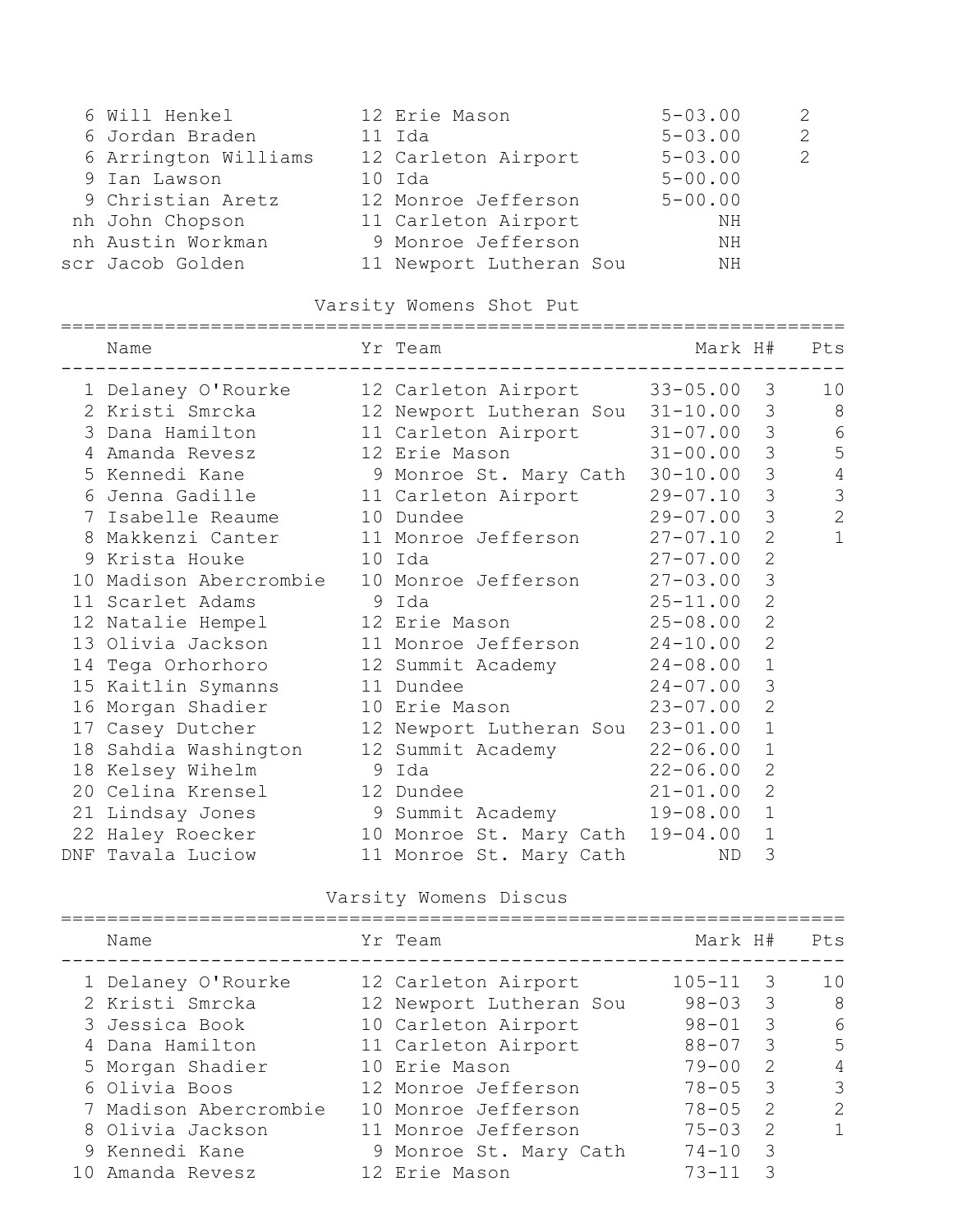|                                                                                                                                                                                                                                                    |                                                                                                                                                                                                      | 2                                                                     |
|----------------------------------------------------------------------------------------------------------------------------------------------------------------------------------------------------------------------------------------------------|------------------------------------------------------------------------------------------------------------------------------------------------------------------------------------------------------|-----------------------------------------------------------------------|
|                                                                                                                                                                                                                                                    | $70 - 06$                                                                                                                                                                                            | $\overline{1}$                                                        |
|                                                                                                                                                                                                                                                    | $70 - 04$                                                                                                                                                                                            | 2                                                                     |
|                                                                                                                                                                                                                                                    | $63 - 08$                                                                                                                                                                                            | $\sqrt{1}$                                                            |
|                                                                                                                                                                                                                                                    |                                                                                                                                                                                                      |                                                                       |
|                                                                                                                                                                                                                                                    | $59 - 01$                                                                                                                                                                                            | $\overline{1}$                                                        |
|                                                                                                                                                                                                                                                    |                                                                                                                                                                                                      |                                                                       |
|                                                                                                                                                                                                                                                    |                                                                                                                                                                                                      |                                                                       |
|                                                                                                                                                                                                                                                    | $53 - 04$                                                                                                                                                                                            | - 2                                                                   |
|                                                                                                                                                                                                                                                    |                                                                                                                                                                                                      |                                                                       |
|                                                                                                                                                                                                                                                    | $47 - 07$                                                                                                                                                                                            |                                                                       |
|                                                                                                                                                                                                                                                    | ΝD                                                                                                                                                                                                   |                                                                       |
| 11 Krista Houke<br>12 Tega Orhorhoro<br>13 Isabelle Reaume<br>14 Celina Krensel<br>15 Kaitlin Symanns<br>16 Kara Walzak<br>17 Casey Dutcher<br>18 Kerstyn Kortier<br>19 Haley Roecker<br>19 Kelsey Wihelm<br>21 Lindsay Jones<br>SCR Scarlet Adams | 10 Ida<br>12 Summit Academy<br>10 Dundee<br>12 Dundee<br>11 Dundee<br>10 Erie Mason<br>12 Newport Lutheran Sou<br>-4 Summit Academy<br>10 Monroe St. Mary Cath<br>9 Ida<br>9 Summit Academy<br>9 Ida | $72 - 04$<br>$59 - 07$ 2<br>$58 - 05$ 2<br>$55 - 03$ 1<br>$53 - 04$ 3 |

## Varsity Womens Long Jump

| Name                                       | Yr Team                        | Mark         | Wind | Pts             |
|--------------------------------------------|--------------------------------|--------------|------|-----------------|
| 1 Paige Stark 11 Erie Mason                |                                | $14 - 04.00$ | NWI  | 10              |
| 2 Olivia Mack 9 Monroe Jefferson           |                                | $13 - 10.00$ | NWI  | 8               |
| 3 Courtney Post 9 Carleton Airport         |                                | $13 - 07.50$ | NWI  | $6\phantom{1}6$ |
| 4 Lauren Patterson 12 Monroe St. Mary Cath |                                | $13 - 04.50$ | NWI  | 5               |
| 5 Sarah Mohr                               | 9 Riverview Gabriel Ri         | $13 - 04.00$ | NWI  | $\overline{4}$  |
| 6 Kelsey Ott 10 Dundee                     |                                | $13 - 02.00$ | NWI  | 3               |
| 7 Jenna Bedra (12 Monroe Jefferson         |                                | $13 - 00.50$ | NWI  | $\overline{2}$  |
| 8 Leyna Link 10 Ida                        |                                | $12 - 09.50$ | NWI  | $\mathbf{1}$    |
| 9 Kaitlyn McGaffey 12 Erie Mason           |                                | $12 - 05.00$ | NWI  |                 |
| 10 Nicole Poca 12 Erie Mason               |                                | $12 - 04.50$ | NWI  |                 |
| 10 Hannah Vosel 10 Riverview Gabriel Ri    |                                | $12 - 04.50$ | NWI  |                 |
| 12 Alex Robinson -4 Monroe St. Mary Cath   |                                | $12 - 04.00$ | NWI  |                 |
| 13 Paige Post 11 Carleton Airport          |                                | $12 - 01.00$ | NWI  |                 |
| 14 Leah McDonald 10 Carleton Airport       |                                | $12 - 00.50$ | NWI  |                 |
| 15 Kirstyn Slinker 11 Dundee               |                                | $11 - 11.00$ | NWI  |                 |
| 16 Sidney Mason 9 Monroe Jefferson         |                                | $11 - 03.00$ | NWI  |                 |
| 17 Megan Charter 10 Dundee                 |                                | $11 - 01.00$ | NWI  |                 |
| 17 Chandler Long 10 Ida                    |                                | $11 - 01.00$ | NWI  |                 |
| 19 Cameron Bohmer 10 Ida                   |                                | 10-11.00 NWI |      |                 |
| 20 Katie Hiuser                            | 9 Riverview Gabriel Ri 9-03.00 |              | NWI  |                 |

Varsity Womens High Jump

| Name                | Yr Team                 | Mark        | Pts            |
|---------------------|-------------------------|-------------|----------------|
| 1 Spencer Dusseau   | 12 Dundee               | $4 - 10.00$ | 10             |
| 2 Jessica Fidler    | 11 Carleton Airport     | $4 - 08.20$ | - 8            |
| 3 McKenna Mathis    | 12 Erie Mason           | $4 - 08.10$ | 6              |
| 4 Courtney Post     | 9 Carleton Airport      | $4 - 08.00$ | 5              |
| 5 Rebekah Anderson  | 10 Newport Lutheran Sou | $4 - 06.00$ | $\overline{4}$ |
| 6 Tori Shuler       | 10 Monroe Jefferson     | $4 - 03.00$ | $\overline{2}$ |
| 6 Brooklyn Anderson | 10 Carleton Airport     | $4 - 03.00$ | $\overline{2}$ |
| 6 Iris Van der plas | 12 Ida                  | $4 - 03.00$ | $\overline{2}$ |
| 9 Courtney Kruskie  | 10 Dundee               | $4 - 00.00$ |                |
|                     |                         |             |                |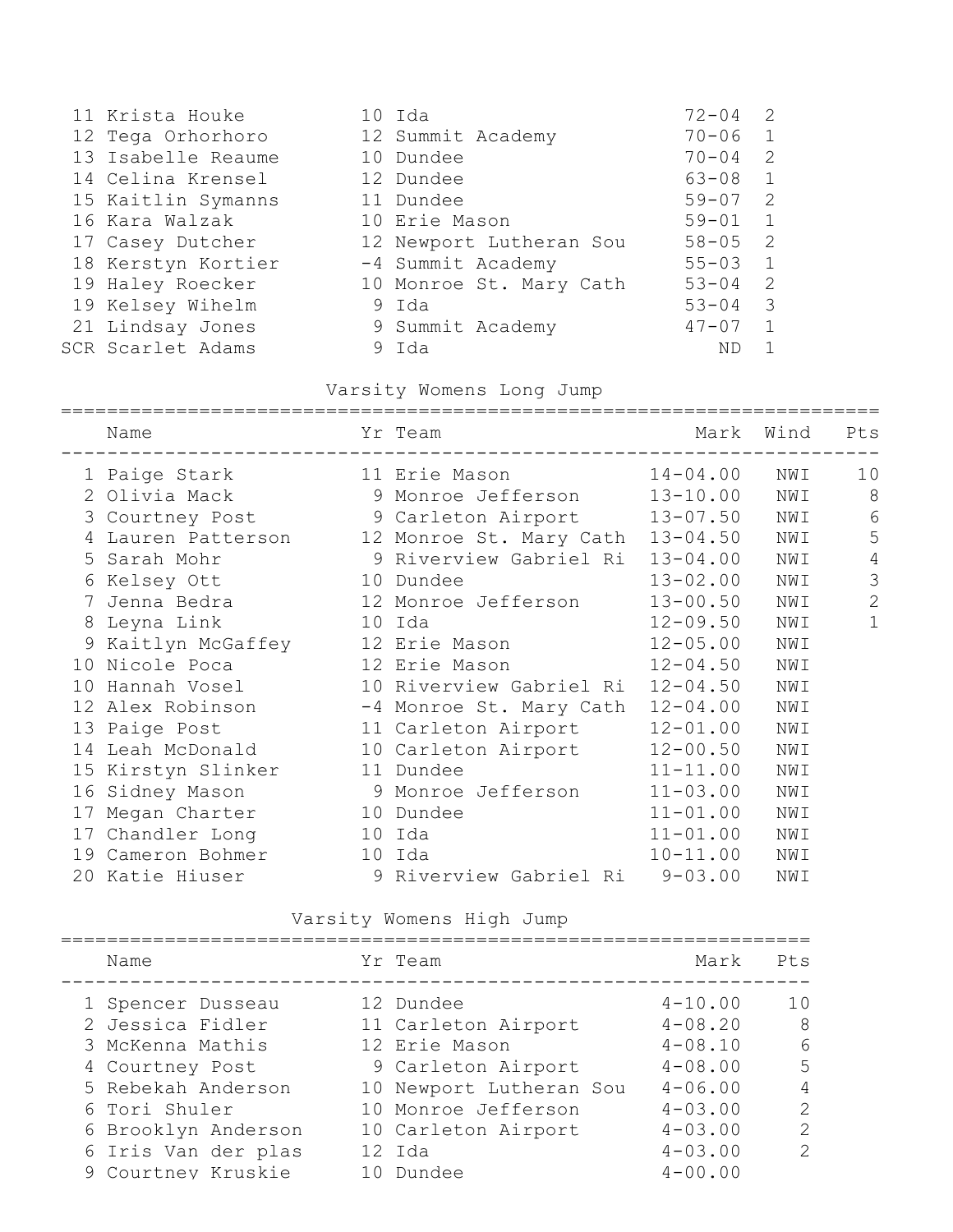| 9 Tega Orhorhoro  |           | 12 Summit Academy   | $4 - 00.00$ |
|-------------------|-----------|---------------------|-------------|
| 9 Jessica Foshaq  | 9 Ida     |                     | $4 - 00.00$ |
| nh Alex Miller    |           | 12 Monroe Jefferson | NH          |
| nh Jennifer Emery | 12 Dundee |                     | NH          |
| nh Sarah Wright   |           | 9 Monroe Jefferson  | NН          |

### Varsity Mens 4x800 Relay

| Team                                 |    |                   | Time     | Pts          |
|--------------------------------------|----|-------------------|----------|--------------|
| 1 Ida A                              |    |                   | 8:44.91  | 10           |
| 1) Cody Dixon                        |    | 2) Garrett Madden |          |              |
| 3) Jarrod Sawasky                    |    | 4) Joe Vicari     |          |              |
| 2 Carleton Airport A                 |    |                   | 8:53.50  | 8            |
| 1) Joe Abel                          |    | 2) Dakota Bostic  |          |              |
| 3) Brandon Urban                     | 4) | Doug Quirie       |          |              |
| 3 Dundee A                           |    |                   | 9:05.35  | 6            |
| 1) Matt Ott                          |    | 2) Jonah Schultz  |          |              |
| 3) Matthew Weyand                    |    | 4) Brennan Smith  |          |              |
| 4 Erie Mason A                       |    |                   | 9:09.42  | 5            |
| 1) Will Henkel                       |    | 2) Andy McGarry   |          |              |
| 3) Louis Flory                       | 4) | Devin Raymond     |          |              |
| 5 Monroe Jefferson A                 |    |                   | 9:18.22  | 4            |
| 1) Sarvam Patel                      |    | 2) Mike Stoner    |          |              |
| 3) Brad Austin                       |    | 4) Colin Gonia    |          |              |
| 6 Monroe St. Mary Catholic Central A |    |                   | 10:37.75 | 3            |
| 1) Josh Czarniowski                  |    |                   |          |              |
| 7 Summit Academy A                   |    |                   | 10:38.00 | $\mathbf{2}$ |
| 1) Otto Kasbauer                     |    | 2) Jared Lenart   |          |              |
| 3) James Maitland                    | 4) | Garret Novak      |          |              |
| DQ Riverview Gabriel Richard A       |    |                   | NΤ       |              |
| 1) Justin Elsesser                   |    | 2) Luke Geierman  |          |              |
| 3) Jonas Mc Williams                 |    |                   |          |              |

## Varsity Womens 4x800 Relay

|               | Team                 |    | Time                 | Pts |
|---------------|----------------------|----|----------------------|-----|
|               | 1 Erie Mason A       |    | 10:35.77             | 10  |
|               | 1) McKenna Mathis    |    | 2) Nicole Poca       |     |
|               | 3) Natalie Hempel    |    | 4) Sophie Bates      |     |
|               | 2 Carleton Airport A |    | 10:45.97             | 8   |
|               | 1) Bethany Corne     |    | 2) Shelby Burnett    |     |
|               | 3) Ashley Teets      |    | 4) Courtney Post     |     |
|               | 3 Monroe Jefferson A |    | 10:53.08             | 6   |
|               | 1) Jerica Duvall     |    | 2) Madison Stone     |     |
|               | 3) Hayley Stone      | 4) | Jordyn Panza         |     |
|               | 4 Ida A              |    | 10:54.18             | 5   |
|               | 1) Ashley Sorge      |    | 2) Jamie Rose        |     |
|               | 3) Gabrielle Blevins |    | 4) Iris Van der plas |     |
| $\mathcal{P}$ | Dundee A             |    | 11:35.27             |     |
|               |                      |    |                      |     |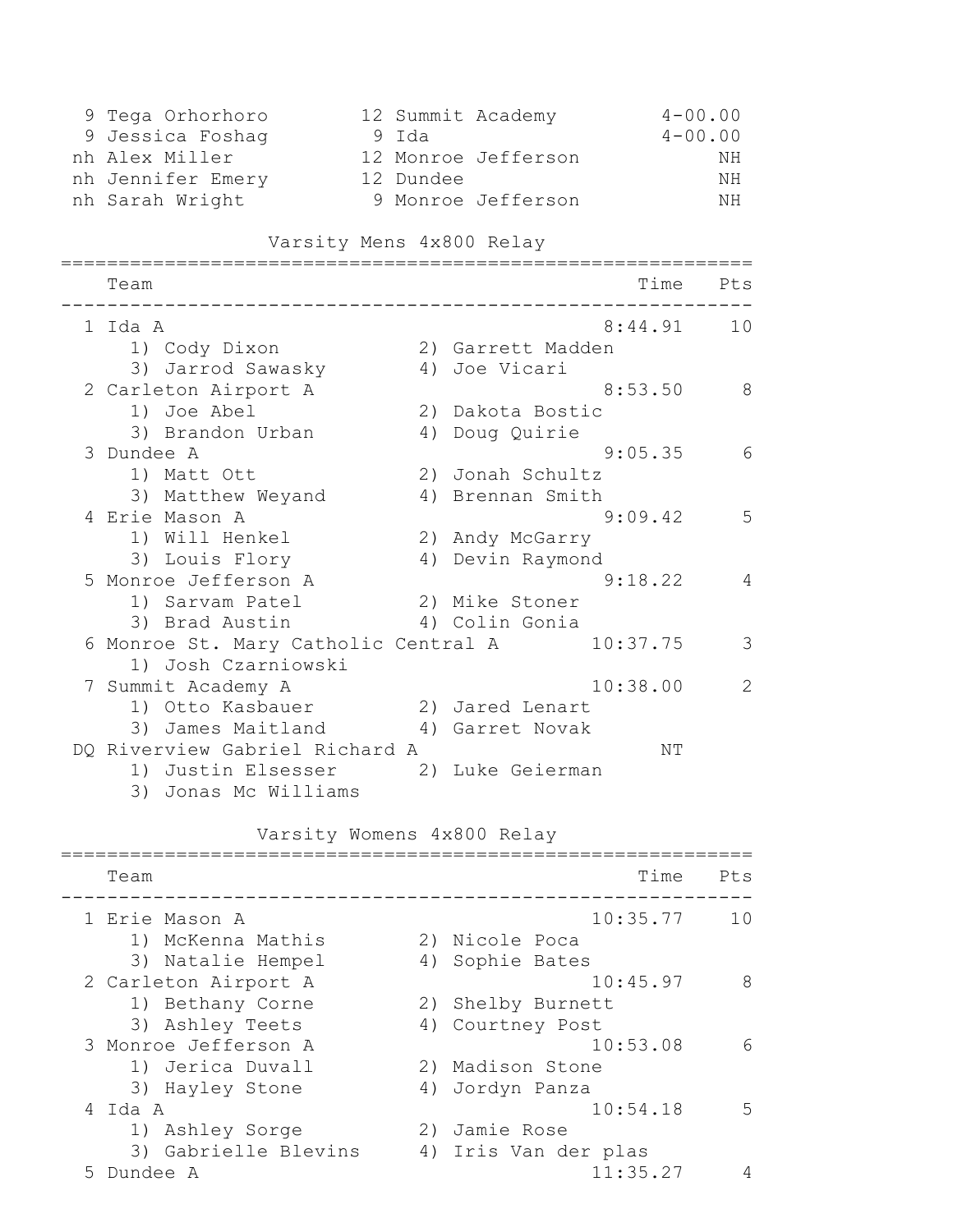- 1) Abby Scharboneau 2) Hannah Homrich
	-
	-
- 3) Aino Leino 4) Holly Harnica
	- Varsity Mens 110m Hurdles Prelims

|    | Name                 | Yr Team                 | Time  | Wind H# |                                                                                                                                                                 |
|----|----------------------|-------------------------|-------|---------|-----------------------------------------------------------------------------------------------------------------------------------------------------------------|
|    | 1 Rex Wagner         | 12 Monroe Jefferson     | 15.88 | NWI     | $\mathcal{L}$                                                                                                                                                   |
|    | 2 Doug Pollard       | 12 Carleton Airport     | 16.67 | NWI     | 1                                                                                                                                                               |
|    | 3 Kyle Haener        | 10 Monroe Jefferson     | 17.08 | NWI     | 1                                                                                                                                                               |
|    | 4 Kevin Karner       | 12 Dundee               | 17.19 | NWI     | 3                                                                                                                                                               |
|    | 5 Kyle Keffer        | 11 Dundee               | 17.54 | NWI     | 2                                                                                                                                                               |
|    | Lamar Mitchell       | 11 Erie Mason           | 17.77 | NWI     | 3                                                                                                                                                               |
|    | 7 Alex Stull         | 11 Dundee               | 17.99 | NWI     | 1                                                                                                                                                               |
| 8  | Adam Pulter          | 9 Monroe St. Mary Cath  | 19.52 | NWI     | 3                                                                                                                                                               |
|    | 9 Grant Bussell      | 11 Ida                  | 19.70 | NWI     | 1                                                                                                                                                               |
| 10 | Jack Gomez           | 9 Carleton Airport      | 19.79 | NWI     | 2                                                                                                                                                               |
| 11 | Jimmy Lyons          | 12 Riverview Gabriel Ri | 20.64 | NWI     | 1                                                                                                                                                               |
|    | 12 Yuri Alonte       | 9 Riverview Gabriel Ri  | 20.76 | NWI     | 3                                                                                                                                                               |
|    | 13 Bryan Hughes      | 10 Ida                  | 21.63 | NWI     | 2                                                                                                                                                               |
|    | 14 Jonathan Patton   | 9 Riverview Gabriel Ri  | 21.68 | NWI     | 3                                                                                                                                                               |
|    | 15 Anthoney Espinosa | 10 Erie Mason           | 22.60 | NWI     | $\mathcal{D}_{\mathcal{L}}^{\mathcal{L}}(\mathcal{L})=\mathcal{L}_{\mathcal{L}}^{\mathcal{L}}(\mathcal{L})\mathcal{L}_{\mathcal{L}}^{\mathcal{L}}(\mathcal{L})$ |
|    | 16 Hayden Faber      | 12 Ida                  | 26.65 | NWI     | 3                                                                                                                                                               |
|    | DNF Antonio Bally    | 10 Monroe Jefferson     | NΤ    | NWI     | 2                                                                                                                                                               |

### Varsity Mens 110m Hurdles Semis

|     | Name                 |    | Yr Team                 | Time  | Wind H# |                                                                                                                                                                 |      |
|-----|----------------------|----|-------------------------|-------|---------|-----------------------------------------------------------------------------------------------------------------------------------------------------------------|------|
|     | 1 Rex Wagner         |    | 12 Monroe Jefferson     | 16.08 | NWI     | 1                                                                                                                                                               |      |
|     | 2 Kyle Keffer        |    | 11 Dundee               | 16.89 | NWI     | 1                                                                                                                                                               |      |
|     | 3 Doug Pollard       |    | 12 Carleton Airport     | 17.18 | NWI     | 2                                                                                                                                                               |      |
|     | Kyle Haener          | 10 | Monroe Jefferson        | 17.59 | NWI     |                                                                                                                                                                 |      |
|     | 5 Alex Stull         |    | 11 Dundee               | 17.92 | NWI     |                                                                                                                                                                 |      |
| 6   | Lamar Mitchell       |    | 11 Erie Mason           | 17.96 | NWI     | $\mathcal{D}_{\mathcal{L}}^{\mathcal{L}}(\mathcal{L})=\mathcal{L}_{\mathcal{L}}^{\mathcal{L}}(\mathcal{L})\mathcal{L}_{\mathcal{L}}^{\mathcal{L}}(\mathcal{L})$ |      |
|     | 7 Kevin Karner       |    | 12 Dundee               | 18.33 | NWI     | $\mathcal{D}_{\mathcal{L}}^{\mathcal{L}}(\mathcal{L})=\mathcal{L}_{\mathcal{L}}^{\mathcal{L}}(\mathcal{L})\mathcal{L}_{\mathcal{L}}^{\mathcal{L}}(\mathcal{L})$ |      |
| 8   | Hayden Faber         |    | 12 Ida                  | 19.84 | NWI     | $\mathcal{D}_{\mathcal{L}}^{\mathcal{L}}(\mathcal{L})=\mathcal{L}_{\mathcal{L}}^{\mathcal{L}}(\mathcal{L})\mathcal{L}_{\mathcal{L}}^{\mathcal{L}}(\mathcal{L})$ |      |
| 9   | Grant Bussell        |    | 11 Ida                  | 19.94 | NWI     | $\mathbf 1$                                                                                                                                                     |      |
| 1 Q | Jack Gomez           |    | 9 Carleton Airport      | 19.97 | NWI     | 2                                                                                                                                                               | .968 |
|     | 11 Jimmy Lyons       |    | 12 Riverview Gabriel Ri | 19.97 | NWI     | 1                                                                                                                                                               | .969 |
|     | 12 Adam Pulter       |    | 9 Monroe St. Mary Cath  | 20.21 | NWI     | 2                                                                                                                                                               |      |
|     | 13 Yuri Alonte       |    | 9 Riverview Gabriel Ri  | 20.82 | NWI     | $\mathcal{D}_{\mathcal{L}}^{\mathcal{L}}(\mathcal{L})=\mathcal{L}_{\mathcal{L}}^{\mathcal{L}}(\mathcal{L})\mathcal{L}_{\mathcal{L}}^{\mathcal{L}}(\mathcal{L})$ |      |
|     | 14 Bryan Hughes      |    | 10 Ida                  | 21.70 | NWI     |                                                                                                                                                                 |      |
|     | 15 Jonathan Patton   |    | 9 Riverview Gabriel Ri  | 22.10 | NWI     | 2                                                                                                                                                               |      |
|     | 16 Anthoney Espinosa |    | 10 Erie Mason           | 22.64 | NWI     |                                                                                                                                                                 |      |

### Varsity Mens 110m Hurdles Finals

|      |              |      |      | ___ |
|------|--------------|------|------|-----|
| Name | Υr<br>'l'eam | Time | Wind | Pts |
|      |              |      |      |     |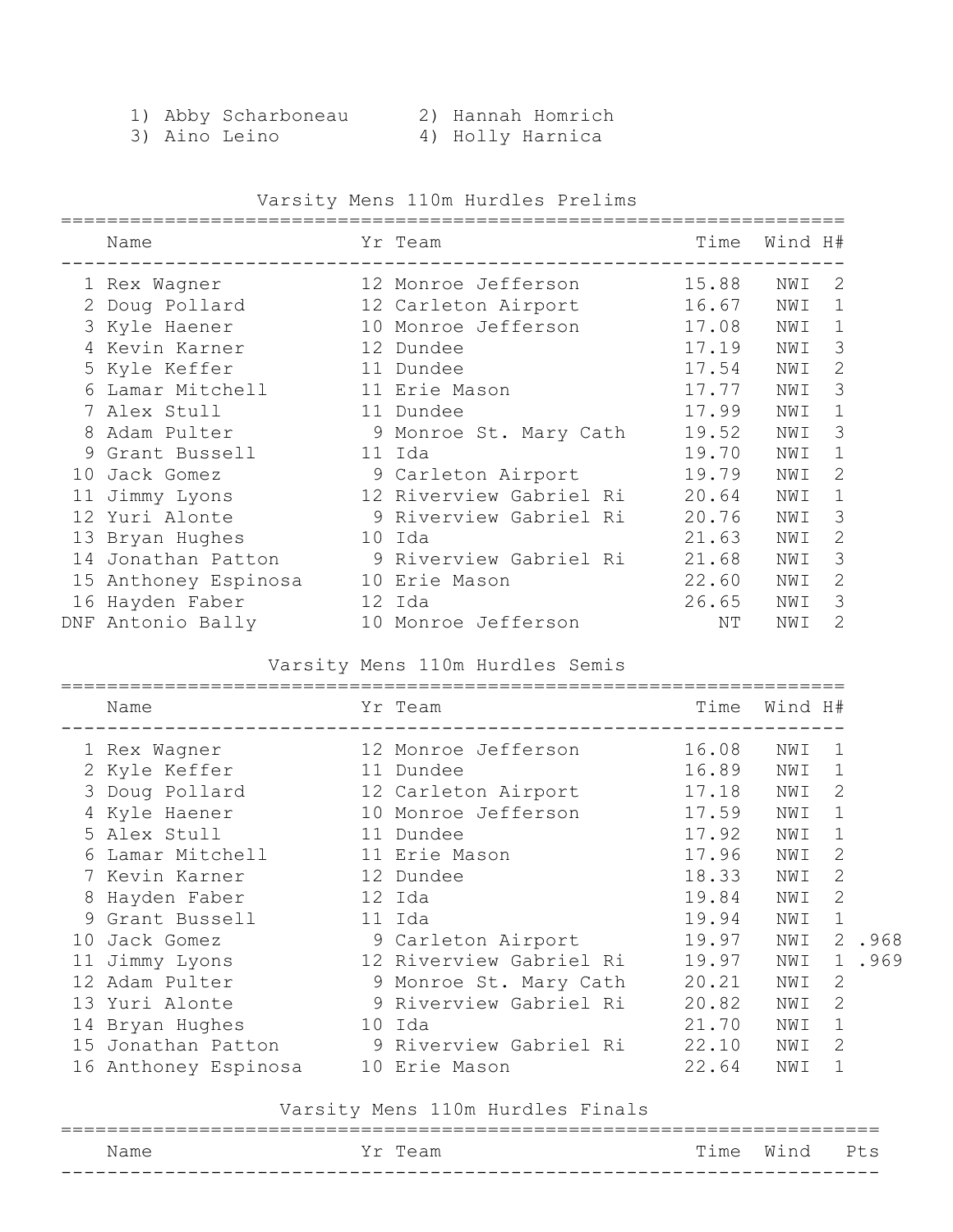| 1 Rex Wagner     | 12 Monroe Jefferson | 15.43 | NWI  | 10             |
|------------------|---------------------|-------|------|----------------|
| 2 Doug Pollard   | 12 Carleton Airport | 15.94 | NWI  | 8              |
| 3 Kevin Karner   | 12 Dundee           | 16.90 | NWI  | 6              |
| 4 Kyle Keffer    | 11 Dundee           | 17.04 | NWI  | 5              |
| 5 Kyle Haener    | 10 Monroe Jefferson | 17.35 | NWI  | 4              |
| 6 Alex Stull     | 11 Dundee           | 17.62 | NWI  | $\mathcal{S}$  |
| 7 Hayden Faber   | 12 Ida              | 18.63 | NWI  | 2              |
| 8 Lamar Mitchell | 11 Erie Mason       | 19.87 | NW T | $\overline{1}$ |
|                  |                     |       |      |                |

### Varsity Womens 100m Hurdles Prelims

#### ====================================================================

| Name                 |   | Yr Team                 | Time  | Wind H# |             |
|----------------------|---|-------------------------|-------|---------|-------------|
| 1 Paige Stark        |   | 11 Erie Mason           | 18.59 | NWI     | 1           |
| 2 Sarah Wright       |   | 9 Monroe Jefferson      | 18.82 | NWI     | 1           |
| 3 Ashleigh Carrol    |   | 10 Monroe Jefferson     | 18.83 | NWI     | 2           |
| 4 Spencer Dusseau    |   | 12 Dundee               | 18.96 | NWI     | 2           |
| 5 Alana Schaffer     |   | 9 Carleton Airport      | 19.64 | NWI     | 2           |
| 6 Kelsey Ott         |   | 10 Dundee               | 20.11 | NWI     | $\mathbf 1$ |
| 7 Cameron Bohmer     |   | 10 Ida                  | 20.64 | NWI     | 1           |
| 8 Bridget Blevins    |   | 10 Ida                  | 21.47 | NWI     | 1           |
| 9 Theresa Harris     |   | 12 Riverview Gabriel Ri | 21.93 | NWI     | 1           |
| 10 Maddie Cooley     |   | 11 Monroe Jefferson     | 21.98 | NWI     | 2           |
| Sarah Mohr           |   | 9 Riverview Gabriel Ri  | 22.00 | NWI     | 2           |
| 12 Victoria Olson    |   | 10 Dundee               | 22.13 | NWI     | 2           |
| 13 Jacqueline Foshaq | 9 | Ida                     | 23.34 | NWI     | 2           |

### Varsity Womens 100m Hurdles Finals

| Name              |     | Yr Team             | Time              | Wind | Pts           |
|-------------------|-----|---------------------|-------------------|------|---------------|
| 1 Paige Stark     |     | 11 Erie Mason       | 17.5h             | NWI  | 10            |
| 2 Sarah Wright    |     | 9 Monroe Jefferson  | 18.0 <sub>h</sub> | NWI  | 8             |
| 3 Spencer Dusseau |     | 12 Dundee           | 18.2h             | NWI  | 6             |
| 4 Ashleigh Carrol |     | 10 Monroe Jefferson | 18.5h             | NWI  | 5             |
| 5 Alana Schaffer  |     | 9 Carleton Airport  | 19.2h             | NWI  | 4             |
| 6 Cameron Bohmer  |     | 10 Ida              | 19.8h             | NWI  | 3             |
| 7 Kelsey Ott      |     | 10 Dundee           | 20.2h             | NWI  | $\mathcal{L}$ |
| 8 Bridget Blevins | 1() | Ida                 | 21.0h             | NW T |               |
|                   |     |                     |                   |      |               |

### Varsity Mens 100 Meters Prelims

| Name               | Yr Team                 |       | Time Wind H# |  |
|--------------------|-------------------------|-------|--------------|--|
| 1 Adam Greer       | 11 Dundee               | 11.57 | NWT 1        |  |
| 2 Justin Carrabino | 10 Monroe St. Mary Cath | 11.67 | NWI 2        |  |
| 3 Zach Hill        | 9 Monroe Jefferson      | 11.75 | NWT 2        |  |
| 4 Tyler Pridemore  | 11 Monroe Jefferson     | 11.80 | NWT 1        |  |
| 5 Greyson Mack     | 11 Monroe Jefferson     | 11.92 | NWI 3        |  |
|                    |                         |       |              |  |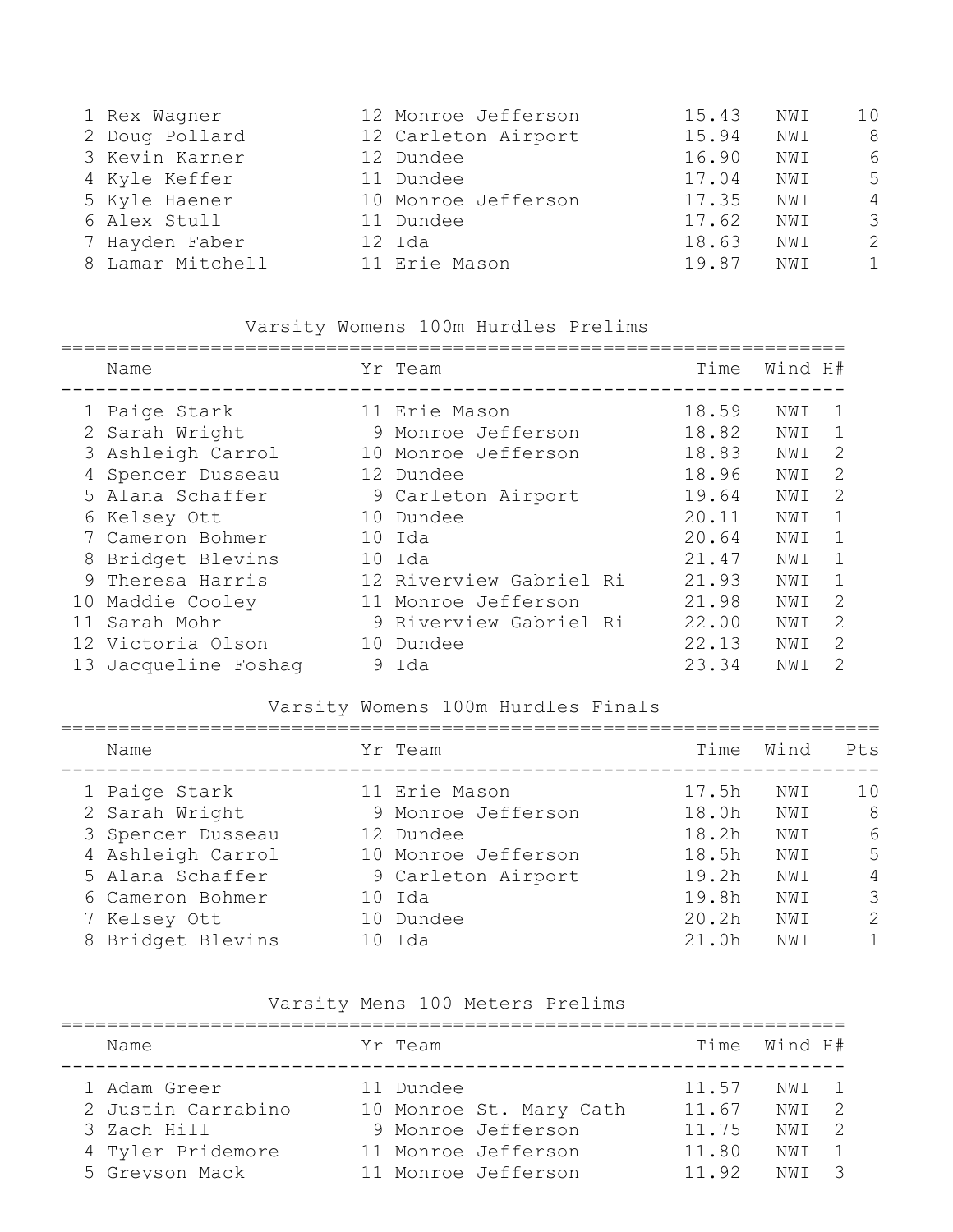| 6 Albert Patrick     | 10 Summit Academy       | 11.95 | NWI | 1              |
|----------------------|-------------------------|-------|-----|----------------|
| 7 Jordan Mendoza     | 11 Erie Mason           | 11.97 | NWI | $\overline{2}$ |
| 8 Arrington Williams | 12 Carleton Airport     | 11.98 | NWI | 1              |
| 9 Carter Noles       | Summit Academy          | 12.37 | NWI | 3              |
| 10 Cody Rich         | 12 Dundee               | 12.39 | NWI | $\overline{2}$ |
| 11 Dylan Meiring     | 10 Carleton Airport     | 12.41 | NWI | $\overline{2}$ |
| 12 Devin Dickow      | 12 Riverview Gabriel Ri | 12.46 | NWI | 3              |
| 13 Joe Vicari        | 10 Ida                  | 12.47 | NWI | $\mathbf 1$    |
| 14 Alex Salsbury     | 9 Ida                   | 12.48 | NWI | $\overline{2}$ |
| 15 Nick Levicki      | 9 Ida                   | 12.58 | NWI | 3              |
| 16 Nathan Mohr       | 12 Riverview Gabriel Ri | 12.61 | NWI | $\mathbf{1}$   |
| 17 Russell Goins     | 9 Monroe St. Mary Cath  | 12.69 | NWI | $\overline{2}$ |
| 18 Will Cross        | 11 Riverview Gabriel Ri | 12.84 | NWI | 3              |
| 19 David Gaynier     | 12 Monroe St. Mary Cath | 13.04 | NWI | 3              |
| 20 Jared Dutra       | 11 Erie Mason           | 13.06 | NWI | 3              |
| 21 TJ Barnes         | 12 Summit Academy       | 13.49 | NWI | 1              |
| DNF Eric Gnam        | 11 Dundee               | ΝT    | NWI | 3              |

Varsity Mens 100 Meters Semis

| Name                 | Yr Team                 | Time  | Wind H# |              |
|----------------------|-------------------------|-------|---------|--------------|
| 1 Adam Greer         | 11 Dundee               | 11.85 | NWI     | 1            |
| 2 Justin Carrabino   | 10 Monroe St. Mary Cath | 12.02 | NWI     | 2            |
| 3 Tyler Pridemore    | 11 Monroe Jefferson     | 12.06 | NWI     | 2            |
| 4 Greyson Mack       | 11 Monroe Jefferson     | 12.09 | NWI     | 1            |
| 5 Arrington Williams | 12 Carleton Airport     | 12.14 | NWI     | 2            |
| 6 Zach Hill          | 9 Monroe Jefferson      | 12.15 | NWI     | $\mathbf{1}$ |
| 7 Jordan Mendoza     | 11 Erie Mason           | 12.29 | NWI     | 1            |
| 8 Albert Patrick     | 10 Summit Academy       | 12.39 | NWI     | 2            |
| 9 Joe Vicari         | 10 Ida                  | 12.64 | NWI     | $\mathbf 1$  |
| 10 Carter Noles      | Summit Academy          | 12.72 | NWI     | $\mathbf 1$  |
| 11 Nick Levicki      | 9 Ida                   | 12.79 | NWI     | $\mathbf 1$  |
| 12 Devin Dickow      | 12 Riverview Gabriel Ri | 12.80 | NWI     | 2            |
| 13 Nathan Mohr       | 12 Riverview Gabriel Ri | 12.84 | NWI     | 2            |
| 14 Alex Salsbury     | 9 Ida                   | 12.85 | NWI     | 2            |
| 15 Cody Rich         | 12 Dundee               | 12.88 | NWI     | 2            |
| DNF Dylan Meiring    | 10 Carleton Airport     | NΤ    | NWI     | 1            |

### Varsity Mens 100 Meters Finals

| Name                 | Yr Team                 | Time  | Wind | Pts            |
|----------------------|-------------------------|-------|------|----------------|
| 1 Adam Greer         | 11 Dundee               | 11.62 | NWI  | 10             |
| 2 Greyson Mack       | 11 Monroe Jefferson     | 11.75 | NWI  | -8             |
| 3 Arrington Williams | 12 Carleton Airport     | 11.82 | NWI  | 6              |
| 4 Justin Carrabino   | 10 Monroe St. Mary Cath | 11.83 | NWI  | 5              |
| 5 Zach Hill          | 9 Monroe Jefferson      | 12.03 | NWI  | $\overline{4}$ |
| 6 Jordan Mendoza     | 11 Erie Mason           | 12.09 | NWI  | 3              |
| 7 Tyler Pridemore    | 11 Monroe Jefferson     | 12.10 | NWI  | $\overline{2}$ |
| 8 Albert Patrick     | 10 Summit Academy       | 12.11 | NW T | 1              |
|                      |                         |       |      |                |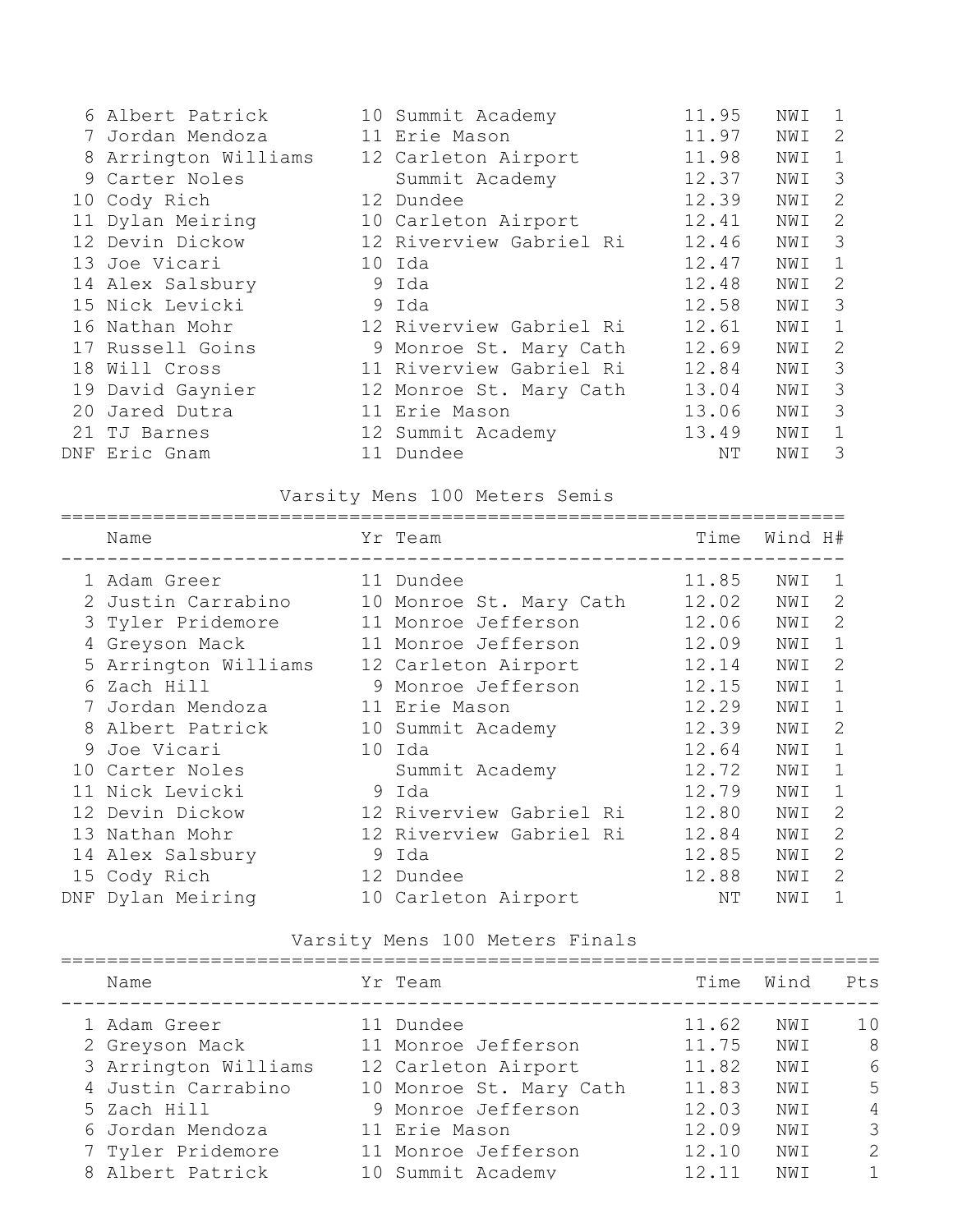|  | Varsity Womens 100 Meters Prelims |  |  |
|--|-----------------------------------|--|--|
|--|-----------------------------------|--|--|

|    | Name                  |    | Yr Team                 | Time  | Wind H# |                |
|----|-----------------------|----|-------------------------|-------|---------|----------------|
|    | 1 Christina Boitnott  |    | 10 Monroe Jefferson     | 13.38 | NWI     | 1              |
| 2  | Jasmin Jones          |    | 12 Carleton Airport     | 13.67 | NWI     | 2              |
|    | 3 Linnea Vicari       |    | 12 Ida                  | 13.73 | NWI     | $\mathbf 1$    |
| 4  | Sahdia Washington     |    | 12 Summit Academy       | 13.89 | NWI     | $\mathbf{2}$   |
|    | 5 Kelly Jacobs        |    | 11 Erie Mason           | 13.93 | NWI     | 3              |
| 6  | Jenna Bedra           |    | 12 Monroe Jefferson     | 13.99 | NWI     | $\mathbf{2}$   |
| 7  | Leah McDonald         |    | 10 Carleton Airport     | 14.08 | NWI     | 3              |
| 8  | Mariah Marshall       |    | 10 Ida                  | 14.16 | NWI     | 3              |
| 9  | Katie Hempel          |    | 12 Ida                  | 14.18 | NWI     | $\mathbf{2}$   |
| 10 | Megan Tammerine       |    | 9 Monroe Jefferson      | 14.44 | NWI     | 3              |
| 11 | Janet Burkardt        | 9  | Monroe St. Mary Cath    | 14.71 | NWI     | 1              |
|    | 12 Savannah Collett   | 10 | Dundee                  | 14.83 | NWI     | 3              |
|    | 13 Kirstyn Slinker    |    | 11 Dundee               | 15.14 | NWI     | $\mathbf 1$    |
|    | 14 Sam Beaudrie       | 9  | Monroe St. Mary Cath    | 15.25 | NWI     | 3              |
|    | 15 Shanice Kennedy    | 9  | Summit Academy          | 15.51 | NWI     | 3              |
|    | 16 Hannah Vosel       |    | 10 Riverview Gabriel Ri | 15.53 | NWI     | 1              |
|    | 17 Valerie Hempel     | 9  | Erie Mason              | 16.22 | NWI     | $\mathbf{2}$   |
|    | 18 Kerstyn Kortier    |    | -4 Summit Academy       | 16.23 | NWI     | 3              |
| 19 | Megan Miller          | 10 | Dundee                  | 16.34 | NWI     | $\overline{2}$ |
| 20 | Katie Hiuser          |    | 9 Riverview Gabriel Ri  | 17.86 | NWI     | $\mathbf 1$    |
|    | DQ Zoe Eby            |    | 9 Carleton Airport      | NΤ    | NWI     | $\mathbf 1$    |
|    | DNF Elena Mazukiewicz |    | 11 Riverview Gabriel Ri | ΝT    | NWI     | $\overline{2}$ |

Varsity Womens 100 Meters Semis

|    | Name                 |    | Yr Team                 | Time  | Wind H# |                             |           |
|----|----------------------|----|-------------------------|-------|---------|-----------------------------|-----------|
|    | 1 Christina Boitnott |    | 10 Monroe Jefferson     | 13.60 | NWI     | 1                           |           |
|    | Jasmin Jones         |    | 12 Carleton Airport     | 13.96 | NWI     | 2                           |           |
|    | Sahdia Washington    |    | 12 Summit Academy       | 13.99 | NWI     | 2                           |           |
|    | Leah McDonald        |    | 10 Carleton Airport     | 14.00 | NWI     | $\mathbf 1$                 | .991      |
|    | 5 Kelly Jacobs       |    | 11 Erie Mason           | 14.00 | NWI     | $\mathbf{1}$                | $\cdot$ 0 |
| 6  | Linnea Vicari        |    | 12 Ida                  | 14.01 | NWI     | 1                           |           |
|    | Jenna Bedra          |    | 12 Monroe Jefferson     | 14.35 | NWI     | $\mathcal{D}_{\mathcal{L}}$ |           |
| 8  | Katie Hempel         |    | 12 Ida                  | 14.61 | NWI     | 1                           |           |
|    | Mariah Marshall      |    | 10 Ida                  | 14.69 | NWI     | 2                           |           |
|    | 10 Megan Tammerine   |    | 9 Monroe Jefferson      | 14.82 | NWI     | 2                           |           |
| 11 | Janet Burkardt       |    | 9 Monroe St. Mary Cath  | 14.94 | NWI     | 1                           |           |
|    | 12 Savannah Collett  | 10 | Dundee                  | 15.21 | NWI     | $\mathcal{L}$               |           |
|    | 13 Shanice Kennedy   |    | 9 Summit Academy        | 15.45 | NWI     |                             |           |
|    | SCR Kirstyn Slinker  |    | 11 Dundee               | NΤ    | NWI     |                             |           |
|    | SCR Hannah Vosel     |    | 10 Riverview Gabriel Ri | NΤ    | NWI     | $\mathcal{L}$               |           |
|    | SCR Sam Beaudrie     |    | 9 Monroe St. Mary Cath  | ΝT    | NWI     | 2                           |           |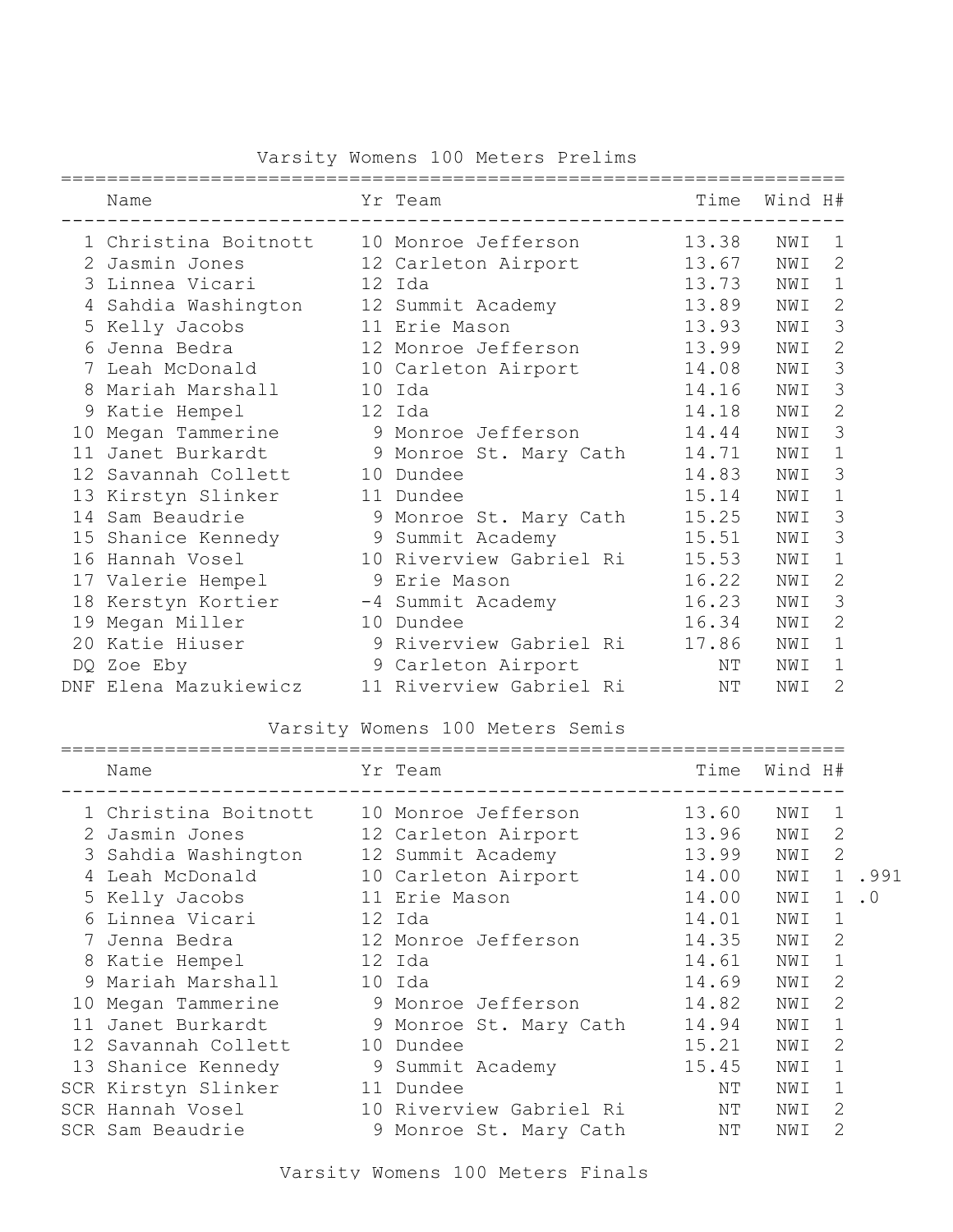|   | ==============<br>Name                                                            | Yr Team |                            |            | Time Wind      |            | Pts            |
|---|-----------------------------------------------------------------------------------|---------|----------------------------|------------|----------------|------------|----------------|
|   | 1 Christina Boitnott 10 Monroe Jefferson<br>2 Sahdia Washington 12 Summit Academy |         |                            |            | 13.54<br>13.71 | NWI<br>NWI | 10<br>8        |
|   | 3 Jasmin Jones                                                                    |         | 12 Carleton Airport 13.82  |            |                | NWI        | 6              |
| 4 | Linnea Vicari               12 Ida                                                |         |                            |            | 13.94          | NWI        | 5              |
|   |                                                                                   |         |                            | 13.95      |                | NWI        | $\overline{4}$ |
|   | 5 Leah McDonald 10 Carleton Airport<br>6 Kelly Jacobs 11 Erie Mason               |         |                            |            | 14.07          | NWI        | 3              |
|   | 7 Jenna Bedra               12 Monroe Jefferson           14.08                   |         |                            |            |                | NWI        | $\overline{c}$ |
|   | 8 Mariah Marshall 10 Ida                                                          |         |                            |            | 14.52          | NWI        | $\mathbf{1}$   |
|   |                                                                                   |         | Varsity Mens 4x200 Relay   |            |                |            |                |
|   | Team                                                                              |         |                            | Time       | Pts            |            |                |
|   | 1 Monroe Jefferson A<br>1) Elijah Sandore (2) Rex Wagner                          |         |                            | 1:37.48    | 10             |            |                |
|   | 3) Sean Kirchner                                                                  |         | 4) Tyler Pridemore         |            |                |            |                |
|   | 2 Carleton Airport A                                                              |         |                            | 1:37.52    | 8              |            |                |
|   | 1) Doug Pollard                                                                   |         | 2) Robbie McGrath          |            |                |            |                |
|   | 3) Keagan Brinson (4) Arrington Williams                                          |         |                            |            |                |            |                |
|   | 3 Riverview Gabriel Richard A                                                     |         |                            | 1:39.80    | 6              |            |                |
|   | 1) Justin Elsesser (2) Luke Geierman<br>3) Will Cross                             |         |                            |            |                |            |                |
|   | 4 Monroe St. Mary Catholic Central A<br>1) Josh Czarniowski                       |         |                            | 1:40.31    | 5              |            |                |
|   | 5 Dundee A                                                                        |         |                            | 1:40.85    | 4              |            |                |
|   | 1) Jonathon Hubbard                                                               |         | 2) Cody Rich               |            |                |            |                |
|   | 3) Adam Greer                                                                     |         | 4) Joey Yoas               |            |                |            |                |
|   | 6 Ida A                                                                           |         |                            | 1:40.90    | 3              |            |                |
|   | 1) Cody Dixon                                                                     |         | 2) Brian Oberski           |            |                |            |                |
|   | 3) Noah Sampson                                                                   |         | 4) Nick Levicki            |            |                |            |                |
|   | Erie Mason A                                                                      |         |                            | 1:42.66    | $\sim$ 2       |            |                |
|   | 1) Will Henkel                                                                    |         | 2) Jordan Mendoza          |            |                |            |                |
|   | 3) Laderach Austin (4) Carson Witte                                               |         |                            |            |                |            |                |
|   |                                                                                   |         | Varsity Womens 4x200 Relay |            |                |            |                |
|   | Team                                                                              |         |                            | Time       | Pts            |            |                |
|   | 1 Carleton Airport A                                                              |         |                            | 1:53.73 10 |                |            |                |
|   | 1) Jasmin Jones                                                                   |         | 2) Paige Post              |            |                |            |                |
|   | 3) Ashley Teets                                                                   |         | 4) Zoe Eby                 |            |                |            |                |
|   | 2 Monroe Jefferson A                                                              |         |                            | 1:56.13    | 8              |            |                |
|   | 1) Ashleigh Carrol (2) Christina Boitnott                                         |         |                            |            |                |            |                |
|   | 3) Sidney Mason (4) Audrey Szabo                                                  |         |                            |            |                |            |                |
|   | 3 Monroe St. Mary Catholic Central A 2:04.16<br>1) Jill Cramner                   |         |                            |            | 6              |            |                |
|   | 4 Ida A                                                                           |         |                            | 2:04.52    | 5              |            |                |
|   | 1) Katie Hempel                                                                   |         | 2) Linnea Vicari           |            |                |            |                |
|   |                                                                                   |         |                            |            |                |            |                |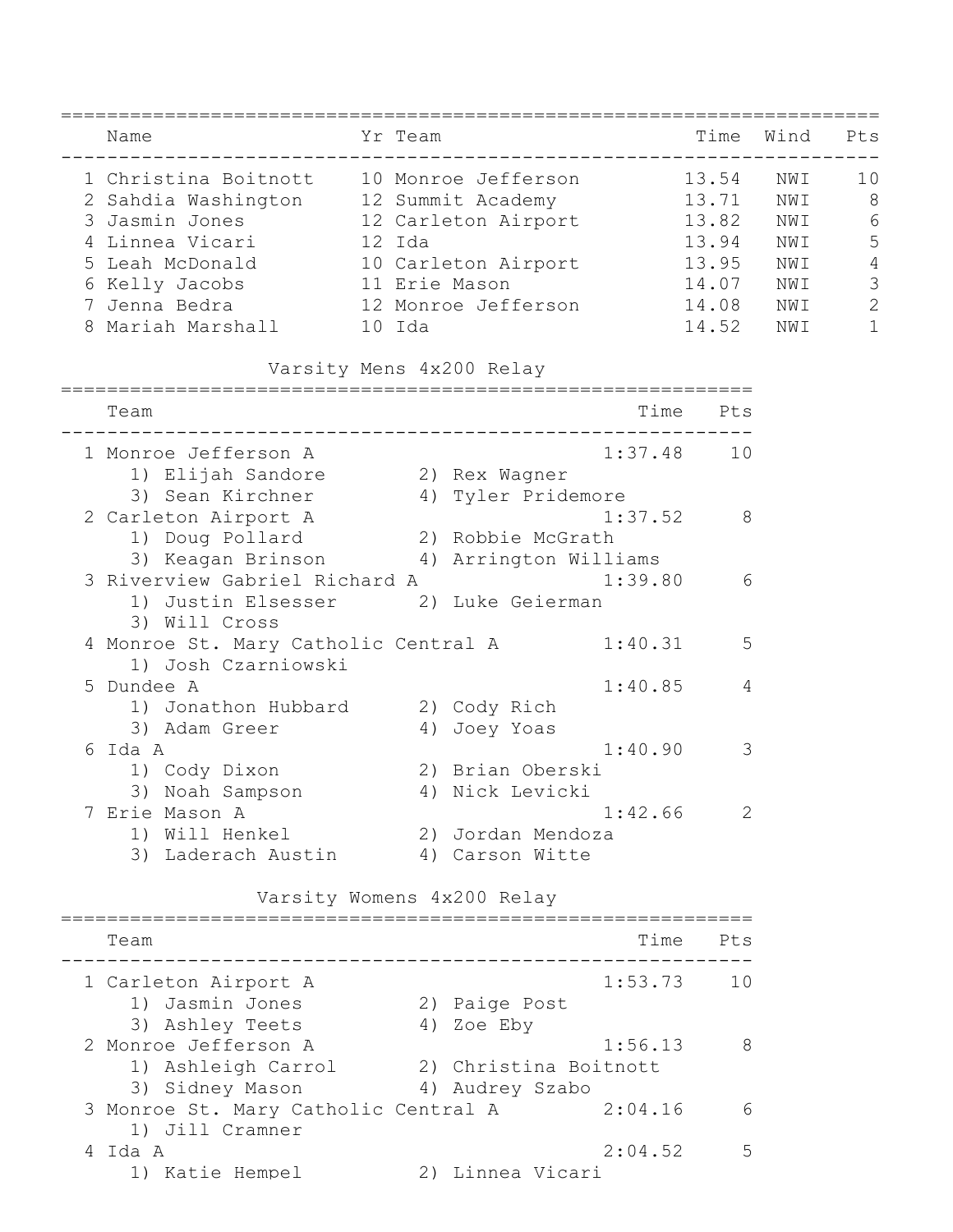|            | 3) Mariah Marshall              | 4) Leyna Link        |   |
|------------|---------------------------------|----------------------|---|
| 5 Dundee A |                                 | 2:05.88              | 4 |
|            | 1) Jennifer Emery               | 2) Kayla Halliday    |   |
|            | 3) Kelsey Ott                   | 4) Courtney Kruskie  |   |
|            | 6 Erie Mason A                  | 2:12.34              | 3 |
|            | 1) Kaitlyn McGaffey             | 2) Chloe Bates       |   |
|            | 3) Valerie Hempel               | 4) Helene Bodner     |   |
|            | SCR Riverview Gabriel Richard A | NΤ                   |   |
|            | 1) Theresa Harris               | 2) Hannah Vosel      |   |
|            | 3) Katie Hiuser                 | 4) Elena Mazukiewicz |   |

### Varsity Mens 1600 Meters

| Name                            | Yr Team                                              | Time Pts |               |
|---------------------------------|------------------------------------------------------|----------|---------------|
| 1 Garrett Madden 12 Ida         |                                                      | 4:42.10  | 10            |
|                                 | 2 Willy Jarvis 11 Monroe Jefferson 4:43.30           |          | 8             |
| 3 Matt Ott                      | 10 Dundee                                            | 4:49.10  | 6             |
| 4 Brandon Urban                 | 11 Carleton Airport 4:52.70                          |          | 5             |
| 5 Michael Bank                  | 10 Carleton Airport 4:56.10                          |          | $\sqrt{4}$    |
|                                 | 6 Chris Wickenheiser 12 Monroe St. Mary Cath 4:57.50 |          | $\mathcal{S}$ |
|                                 | 7 Garret Novak 9 Summit Academy 4:58.00              |          | $\mathbf{2}$  |
| 8 Jarrod Sawasky 12 Ida         |                                                      | 5:02.00  | $\mathbf{1}$  |
| 9 Alex Eby                      | 10 Carleton Airport 5:02.40                          |          |               |
| 10 Kyle Hughes                  | 10 Monroe Jefferson 5:02.70                          |          |               |
|                                 | 11 Dominic Paoletti 9 Monroe St. Mary Cath 5:03.60   |          |               |
|                                 | 12 Andy McGarry 12 Erie Mason 5:05.60                |          |               |
| 13 Louis Flory 12 Erie Mason    |                                                      | 5:14.10  |               |
|                                 | 14 Jonas Mc Williams 11 Riverview Gabriel Ri 5:17.90 |          |               |
| 15 Devin Raymond 10 Erie Mason  | 5:24.70                                              |          |               |
|                                 | 16 Jordan Adler 5:27.80                              |          |               |
|                                 | 17 Dylan Gracia (12 Riverview Gabriel Ri 5:29.70     |          |               |
|                                 | 18 Colin Gonia (18 Monroe Jefferson 5:31.90)         |          |               |
| 19 Matthew Weyand 11 Dundee     |                                                      | 5:36.50  |               |
| 20 Devon Nelson<br>e dia 19 dag |                                                      | 5:37.00  |               |
|                                 | 21 Joe Partipilo 12 Riverview Gabriel Ri 5:43.10     |          |               |
| 22 Zach Symanns                 | 10 Dundee                                            | 5:43.50  |               |
|                                 | 23 James Maitland 9 Summit Academy 5:45.60           |          |               |
| 24 Jared Lenart                 | 9 Summit Academy 6:02.50                             |          |               |

### Varsity Womens 1600 Meters

| Name                                  | Yr Team                           | Time               | Pts            |
|---------------------------------------|-----------------------------------|--------------------|----------------|
| 1 Ashley Sorge<br>2 Abby Wickenheiser | 11 Ida<br>12 Monroe St. Mary Cath | 5:19.5h<br>5:45.9h | 10<br>- 8      |
| 3 Michelina Partipilo                 | 10 Riverview Gabriel Ri           | 5:57.8h            | 6              |
| 4 Madison Stone                       | 11 Monroe Jefferson               | 6:00.3h            | 5              |
| 5 Jerica Duvall                       | 11 Monroe Jefferson               | 6:06.6h            | $\overline{4}$ |
| 6 Abby Scharboneau                    | 12 Dundee                         | 6:22.5h            | $\mathcal{S}$  |
| 7 Gabrielle Blevins                   | $10$ Tda                          | 6:25.7h            | $\mathcal{P}$  |
|                                       |                                   |                    |                |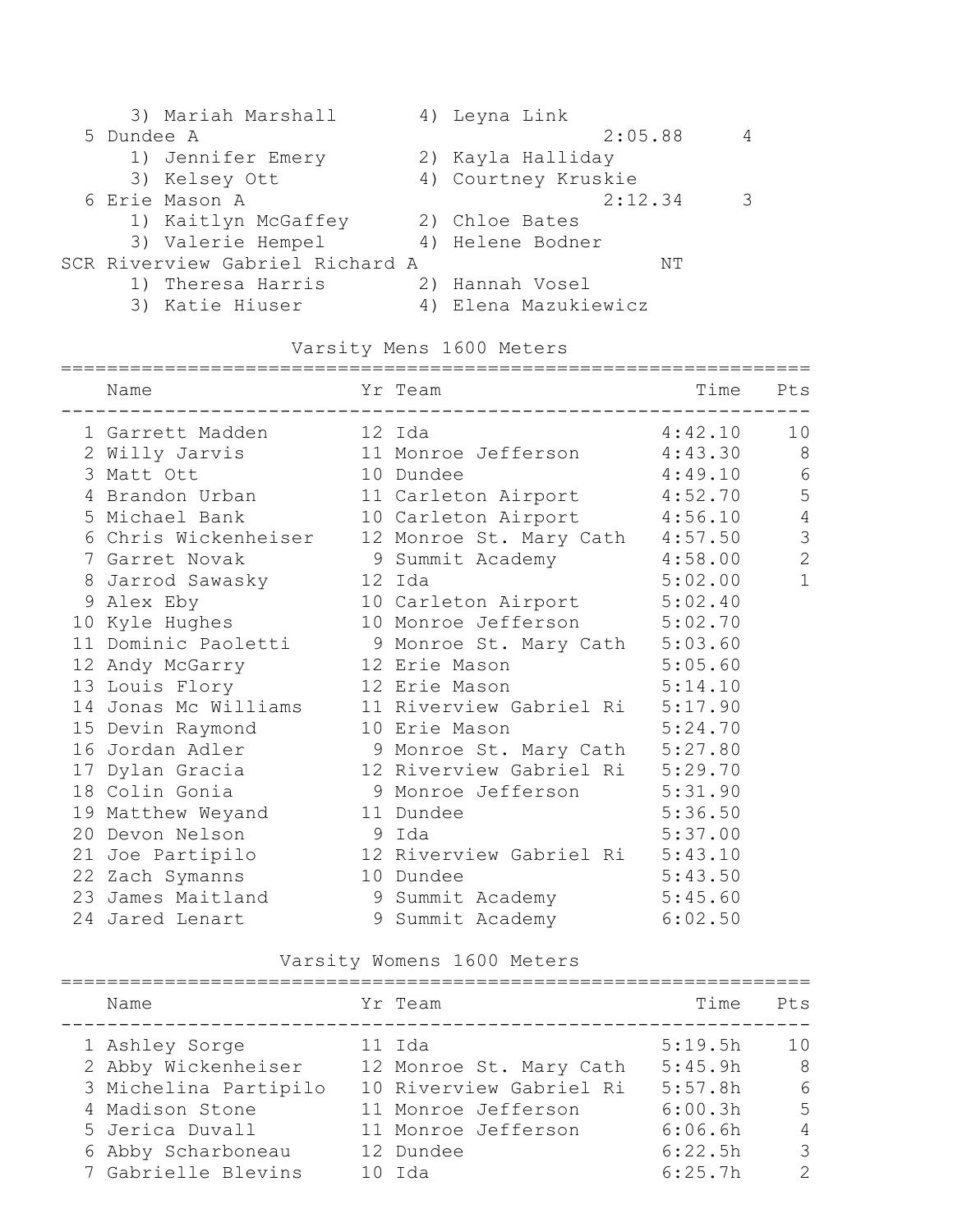| 8 Angie Monnette    | 9 Ida                   | 6:29.1h | $\mathbf{1}$ |
|---------------------|-------------------------|---------|--------------|
| 9 Hannah Doederlein | 11 Carleton Airport     | 6:30.0h |              |
| 10 McKenna Mathis   | 12 Erie Mason           | 6:31.6h |              |
| 11 Megan Prater     | 10 Monroe Jefferson     | 6:32.0h |              |
| 12 Savannah Healey  | 10 Erie Mason           | 6:34.4h |              |
| 13 Kate Belinky     | 12 Carleton Airport     | 6:43.2h |              |
| 14 Kayla Taylor     | 9 Erie Mason            | 6:44.7h |              |
| 15 Paige Nolan      | 10 Dundee               | 6:55.0h |              |
| DNF Bethany Corne   | 12 Carleton Airport     | NΤ      |              |
| dnf Isabella Pioch  | -4 Monroe St. Mary Cath | NΤ      |              |

## Varsity Mens 4x100 Relay

| Team                                     |    |                    | Time  | Pts           |
|------------------------------------------|----|--------------------|-------|---------------|
| 1 Monroe Jefferson A                     |    |                    | 45.61 | 10            |
| 1) Elijah Sandore                        |    | 2) Sean Kirchner   |       |               |
| 3) Greyson Mack                          |    | 4) Zach Hill       |       |               |
| 2 Carleton Airport A                     |    |                    | 46.72 | 8             |
| 1) Robbie McGrath                        |    | 2) Keagan Brinson  |       |               |
| 3) Arrington Williams (4) Allen Goretski |    |                    |       |               |
| 3 Monroe St. Mary Catholic Central A     |    |                    | 47.42 | 6             |
| 1) Josh Czarniowski                      |    |                    |       |               |
| 4 Dundee A                               |    |                    | 47.58 | 5             |
| 1) Adam Greer                            |    | 2) Eric Gnam       |       |               |
| 3) Cody Rich                             |    | 4) Joey Yoas       |       |               |
| 5 Erie Mason A                           |    |                    | 48.13 | 4             |
| 1) Jordan Mendoza                        |    | 2) Laderach Austin |       |               |
| 3) Lamar Mitchell                        | 4) | Carson Witte       |       |               |
| 6 Riverview Gabriel Richard A            |    |                    | 48.75 | 3             |
| 1) Nathan Mohr                           | 2) | Luke Geierman      |       |               |
| 3) Devin Dickow                          | 4) | Will Cross         |       |               |
| Tda A                                    |    |                    | 49.64 | $\mathcal{L}$ |
| 1) Derek Sortor                          |    | 2) Brian Oberski   |       |               |
| 3)<br>Noah Sampson                       | 4) | Nick Levicki       |       |               |
|                                          |    |                    |       |               |

#### Varsity Womens 4x100 Relay

| Team                                                       | Time                                        | Pt.s |
|------------------------------------------------------------|---------------------------------------------|------|
| 1 Monroe Jefferson A<br>1) Christina Boitnott              | 53.61<br>2) Sidney Mason                    | 1 N  |
| 3) Audrey Szabo<br>2 Carleton Airport A<br>1) Jasmin Jones | Jenna Bedra<br>4)<br>54.25<br>2) Paige Post | 8    |
| 3) Leah McDonlad<br>3 Ida A<br>1) Katie Hempel             | 4) Zoe Eby<br>57.05<br>2) Mariah Marshall   | 6    |
| 3) Leyna Link<br>4 Dundee A<br>1) Jennifer Emery           | 58.76<br>2) Kayla Halliday                  | .5   |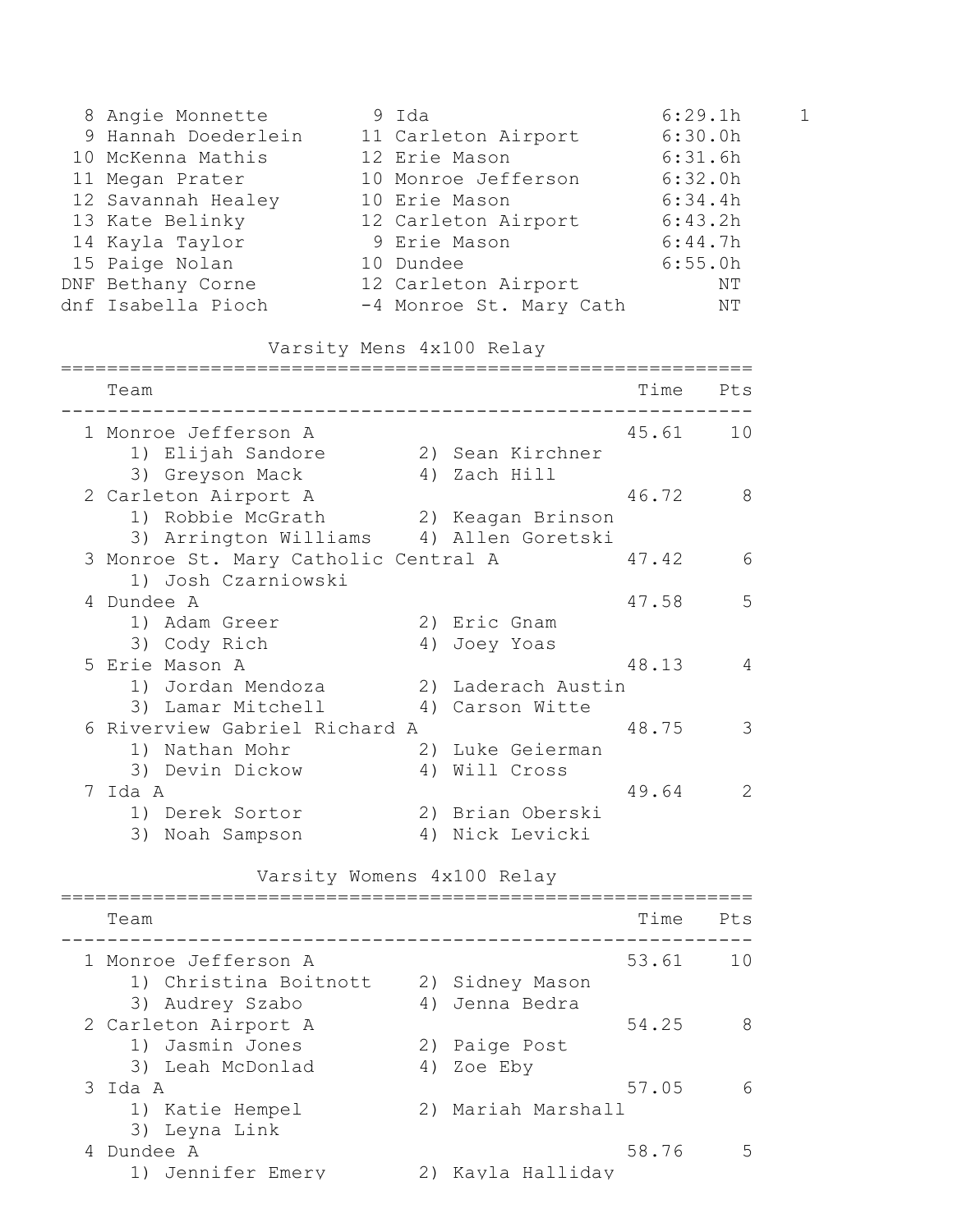|  | 3) Kelsey Ott                        | 4) Savannah Collett  |                        |               |
|--|--------------------------------------|----------------------|------------------------|---------------|
|  | 5 Monroe St. Mary Catholic Central A |                      | 1:00.36                | 4             |
|  | 1) Jill Cramner                      |                      |                        |               |
|  | 6 Riverview Gabriel Richard A        |                      | 1:02.58                | 3             |
|  | 1) Theresa Harris                    |                      | 2) Michelina Partipilo |               |
|  | 3) Sarah Mohr                        | 4) Elena Mazukiewicz |                        |               |
|  | 7 Erie Mason A                       |                      | 1:03.99                | $\mathcal{P}$ |
|  | 1) Chloe Bates                       | 2) Valerie Hempel    |                        |               |
|  | 3) Felicitas Dusel                   |                      |                        |               |
|  | SCR Summit Academy                   |                      | NΤ                     |               |

### Varsity Mens 400 Meters

| Name                                                                                                                                         |           |         |              | Time H# Pts |        |
|----------------------------------------------------------------------------------------------------------------------------------------------|-----------|---------|--------------|-------------|--------|
|                                                                                                                                              |           |         |              |             |        |
|                                                                                                                                              |           |         |              |             |        |
| 3 Luke Geierman 10 Riverview Gabriel Ri 54.3h 3 6.270                                                                                        |           |         |              |             |        |
| 4 Nate Hintz<br>5 Justin Carrabino<br>5 Justin Carrabino<br>5 Justin Carrabino<br>10 Monroe Jefferson<br>12 Monroe Jefferson<br>55.3h 2<br>3 |           |         |              |             |        |
|                                                                                                                                              |           |         |              |             |        |
|                                                                                                                                              |           |         |              |             |        |
| 7 Doug Quirie 12 Carleton Airport 55.7h 3 2.630                                                                                              |           |         |              |             |        |
| 8 Thomas Salewske 11 Newport Lutheran Sou 55.7h 3                                                                                            |           |         |              |             | 1 .660 |
| 9 Darius Marks -4 Monroe St. Mary Cath 56.3h 2 .290<br>10 David Taylor 12 Carleton Airport 56.3h 2 .300                                      |           |         |              |             |        |
|                                                                                                                                              |           |         |              |             |        |
| 11 Jeremiah Frederick 9 Dundee                                                                                                               | $56.6h$ 1 |         |              |             | .600   |
| 11 James Parran 5 9 Dundee                                                                                                                   |           | 56.6h 2 |              |             | .600   |
| 13 Albert Patrick 10 Summit Academy 57.2h 1<br>14 Jacob Huber Erie Mason 57.5h 1<br>15 Cody Holmes 10 Ida 58.1h 2                            |           |         |              |             |        |
|                                                                                                                                              |           |         |              |             |        |
|                                                                                                                                              |           |         |              |             |        |
| 16 Joey Ferrara 11 Ida                                                                                                                       |           | 58.6h 3 |              |             |        |
| 17 Joshua Gabriel 9 Monroe St. Mary Cath 58.9h 1<br>18 Carter Noles 59.8h 2<br>19 Austin Workman 9 Monroe Jefferson 1:01.5h 1                |           |         |              |             |        |
|                                                                                                                                              |           |         |              |             |        |
|                                                                                                                                              |           |         |              |             |        |
| 20 Alessanodro Zakolski Riverview Gabriel Ri 1:06.7h 1                                                                                       |           |         |              |             |        |
| 21 Nate Parks 10 Riverview Gabriel Ri 1:06.9h 1                                                                                              |           |         |              |             |        |
| DNF William Noles 10 Summit Academy                                                                                                          |           | NΤ      | 2            |             |        |
|                                                                                                                                              |           |         | $\mathbf{1}$ |             |        |
|                                                                                                                                              |           |         | 3            |             |        |
|                                                                                                                                              |           |         |              |             |        |

### Varsity Womens 400 Meters

| Name                | Yr Team                 | Time H# |                          | Pts            |
|---------------------|-------------------------|---------|--------------------------|----------------|
| 1 Ashley Teets      | 11 Carleton Airport     | 1:04.00 | $\overline{\phantom{a}}$ | 1 <sub>0</sub> |
| 2 Kelly Jacobs      | 11 Erie Mason           | 1:05.99 | $\overline{\phantom{a}}$ | - 8            |
| 3 Erin Murphy       | 10 Carleton Airport     | 1:07.60 | $\overline{\phantom{a}}$ | 6              |
| 4 Milaina Palazzolo | 11 Monroe St. Mary Cath | 1:07.74 | - 3                      | 5              |
| 5 Kyleigh Smith     | 10 Monroe Jefferson     | 1:09.06 | $\overline{\phantom{a}}$ | $\overline{4}$ |
| 6 Linnea Vicari     | 12 Ida                  | 1:09.25 | - 3                      | 3              |
| 7 Lauren Patterson  | 12 Monroe St. Mary Cath | 1:10.22 | - 2                      | $\mathcal{P}$  |
|                     |                         |         |                          |                |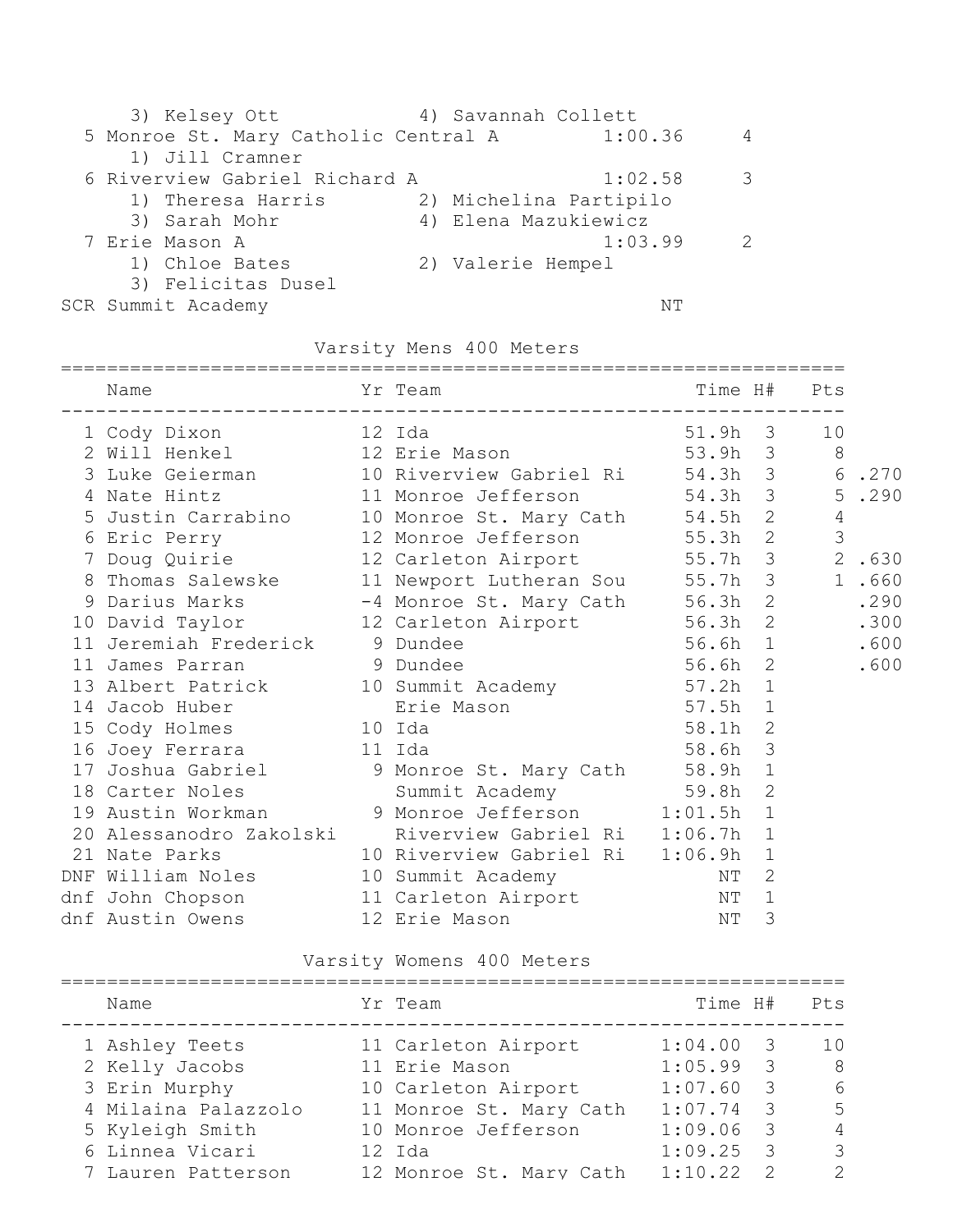| 8 Olivia Mack                  | 9 Monroe Jefferson      | 1:10.73     | $\overline{2}$             |  |
|--------------------------------|-------------------------|-------------|----------------------------|--|
| 9 Kaitlyn McGaffey             | 12 Erie Mason           | $1:10.81$ 3 |                            |  |
| 10 Alex Robinson               | -4 Monroe St. Mary Cath | $1:10.96$ 2 |                            |  |
| 11 Jordyn Panza                | 11 Monroe Jefferson     | 1:11.16     | $\overline{\phantom{a}}$ 3 |  |
| 12 Taylor Carpenter            | 10 Dundee               | $1:17.04$ 2 |                            |  |
| 13 Valerie Hempel 9 Erie Mason |                         | 1:18.02     | $\overline{\phantom{0}}^2$ |  |
| 14 Sarah Wurfel                | 10 Dundee               | 1:18.29     | $\overline{2}$             |  |
| 15 Victoria Olson              | 10 Dundee               | 1:20.37 2   |                            |  |
| SCR Brooke Lenart              | 11 Summit Academy       | NΤ          | - 1                        |  |
| SCR Dishante Butler            | 12 Summit Academy       | NΤ          |                            |  |
| SCR Dejah Baker                | 9 Carleton Airport      | ΝT          | $\overline{2}$             |  |

### Varsity Mens 800 Meters

| Name                                              | Yr Team                                                                                                                                  | Time Pts |                |      |
|---------------------------------------------------|------------------------------------------------------------------------------------------------------------------------------------------|----------|----------------|------|
|                                                   | 1 Willy Jarvis 11 Monroe Jefferson 2:12.3h 10<br>2 Joe Abel 11 Carleton Airport 2:13.8h 8<br>3 Kyle Hughes 10 Monroe Jefferson 2:14.8h 6 |          |                |      |
|                                                   |                                                                                                                                          |          |                |      |
|                                                   |                                                                                                                                          |          |                |      |
|                                                   | 4 Matt Ott 10 Dundee 2:15.4h<br>5 Doug Quirie 12 Carleton Airport 2:16.9h                                                                | 2:15.4h  | $\overline{5}$ |      |
|                                                   |                                                                                                                                          |          | $\overline{4}$ |      |
|                                                   | 6 Cameron Karody 11 Carleton Airport 2:19.6h                                                                                             |          | $\mathfrak{Z}$ |      |
|                                                   | 7 Jack Bess 3 Monroe St. Mary Cath 2:20.4h                                                                                               |          | $\overline{2}$ |      |
|                                                   | 8 Sarvam Patel 11 Monroe Jefferson 2:22.2h                                                                                               |          | $\mathbf{1}$   |      |
|                                                   | 9 Louis Flory 12 Erie Mason 2:24.4h                                                                                                      |          |                | .400 |
|                                                   | 9 Jonah Schultz 11 Dundee 2:24.4h<br>11 Josh Bellestri 11 Erie Mason 2:25.1h                                                             |          |                | .400 |
|                                                   |                                                                                                                                          |          |                |      |
|                                                   | 12 Donovan Wheeler 10 Riverview Gabriel Ri 2:28.5h                                                                                       |          |                |      |
|                                                   | 13 Zach Symanns 10 Dundee 2:29.0h                                                                                                        |          |                |      |
|                                                   | 14 Tristin Ansul 9 Erie Mason 2:30.0h                                                                                                    |          |                |      |
| 15 Garrett Madden 12 Ida<br>16 Kevin Li 16 9 Rive | 2:30.5h                                                                                                                                  |          |                |      |
|                                                   | 9 Riverview Gabriel Ri 2:30.9h                                                                                                           |          |                |      |
|                                                   | 17 Zaid Maik Summit Academy 2:35.2h                                                                                                      |          |                |      |
|                                                   | 18 Isaac McWilliams 9 Riverview Gabriel Ri 2:36.5h                                                                                       |          |                |      |
| 19 Devon Nelson 9 Ida                             | 2:37.6h                                                                                                                                  |          |                |      |
|                                                   | 20 Tyrell Wheeler Summit Academy 2:41.3h                                                                                                 |          |                |      |
| 21 Jacob Assell 9 Ida                             | 2:44.7h                                                                                                                                  |          |                |      |
|                                                   | 22 Thomas Young 9 Monroe St. Mary Cath 2:46.6h                                                                                           |          |                |      |
|                                                   | 23 Alex Blackburn 9 Summit Academy 2:47.1h                                                                                               |          |                |      |
|                                                   | DNF Nathan Wickenheiser 9 Monroe St. Mary Cath MT                                                                                        |          |                |      |

## Varsity Womens 800 Meters

| Name                  | Yr Team                 | Time    | Pts            |
|-----------------------|-------------------------|---------|----------------|
| 1 Nicole Poca         | 12 Erie Mason           | 2:28.40 | 1 <sub>0</sub> |
| 2 Sophie Bates        | 10 Erie Mason           | 2:39.40 | - 8            |
| 3 Madison Stone       | 11 Monroe Jefferson     | 2:39.80 | 6              |
| 4 Michelina Partipilo | 10 Riverview Gabriel Ri | 2:42.40 | 5              |
| 5 Shelby Burnett      | 11 Carleton Airport     | 2:45.00 | $\overline{4}$ |
| 6 Jerica Duvall       | 11 Monroe Jefferson     | 2:45.80 | 3              |
|                       |                         |         |                |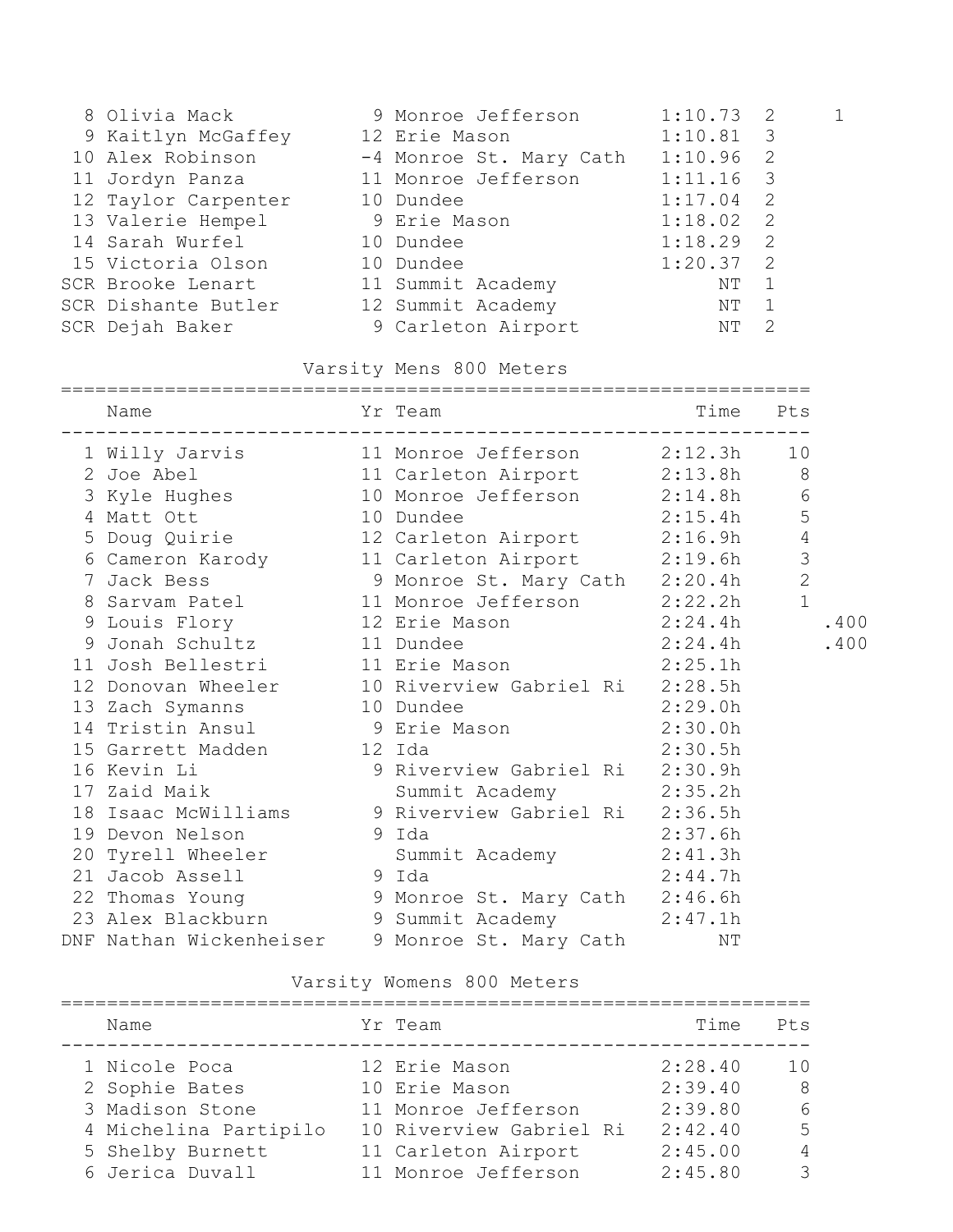| 7 Natalie Hempel   | 12 Erie Mason          | 2:50.30 | 2            |
|--------------------|------------------------|---------|--------------|
| 8 Hannah Pifer     | 9 Monroe Jefferson     | 2:53.50 | $\mathbf{1}$ |
| 9 Jamie Rose       | 10 Ida                 | 2:55.50 |              |
| 10 Aino Leino      | 12 Dundee              | 2:56.60 |              |
| 11 Angie Monnette  | 9 Ida                  | 2:59.50 |              |
| 12 Bethany Corne   | 12 Carleton Airport    | 3:00.10 |              |
| 13 Hannah Homrich  | 12 Dundee              | 3:01.00 |              |
| 14 Rose Fedorowicz | 9 Monroe St. Mary Cath | 3:10.30 |              |
| dnf Erin Murphy    | 10 Carleton Airport    | NΤ      |              |
|                    |                        |         |              |

### Varsity Mens 300m Hurdles

#### ====================================================================

| Name |                                                                  |                                                                                                                                                                                                                                                                                                                        |                                           | Pts                                                                                                                                                                                                                                                                                                                                                                                                                                                                                                                                                                                                      |
|------|------------------------------------------------------------------|------------------------------------------------------------------------------------------------------------------------------------------------------------------------------------------------------------------------------------------------------------------------------------------------------------------------|-------------------------------------------|----------------------------------------------------------------------------------------------------------------------------------------------------------------------------------------------------------------------------------------------------------------------------------------------------------------------------------------------------------------------------------------------------------------------------------------------------------------------------------------------------------------------------------------------------------------------------------------------------------|
|      |                                                                  |                                                                                                                                                                                                                                                                                                                        |                                           | 10                                                                                                                                                                                                                                                                                                                                                                                                                                                                                                                                                                                                       |
|      |                                                                  |                                                                                                                                                                                                                                                                                                                        |                                           | 8                                                                                                                                                                                                                                                                                                                                                                                                                                                                                                                                                                                                        |
|      |                                                                  |                                                                                                                                                                                                                                                                                                                        |                                           | 6                                                                                                                                                                                                                                                                                                                                                                                                                                                                                                                                                                                                        |
|      |                                                                  |                                                                                                                                                                                                                                                                                                                        |                                           | 5                                                                                                                                                                                                                                                                                                                                                                                                                                                                                                                                                                                                        |
|      |                                                                  |                                                                                                                                                                                                                                                                                                                        |                                           | $\overline{4}$                                                                                                                                                                                                                                                                                                                                                                                                                                                                                                                                                                                           |
|      |                                                                  |                                                                                                                                                                                                                                                                                                                        |                                           | 3                                                                                                                                                                                                                                                                                                                                                                                                                                                                                                                                                                                                        |
|      |                                                                  |                                                                                                                                                                                                                                                                                                                        |                                           | $\overline{2}$                                                                                                                                                                                                                                                                                                                                                                                                                                                                                                                                                                                           |
|      |                                                                  |                                                                                                                                                                                                                                                                                                                        | $\mathcal{S}$                             | $\mathbf{1}$                                                                                                                                                                                                                                                                                                                                                                                                                                                                                                                                                                                             |
|      |                                                                  |                                                                                                                                                                                                                                                                                                                        | $\overline{2}$                            |                                                                                                                                                                                                                                                                                                                                                                                                                                                                                                                                                                                                          |
|      |                                                                  |                                                                                                                                                                                                                                                                                                                        | $\overline{2}$                            |                                                                                                                                                                                                                                                                                                                                                                                                                                                                                                                                                                                                          |
|      |                                                                  |                                                                                                                                                                                                                                                                                                                        | $\overline{2}$                            |                                                                                                                                                                                                                                                                                                                                                                                                                                                                                                                                                                                                          |
|      |                                                                  |                                                                                                                                                                                                                                                                                                                        | $\mathbf{1}$                              |                                                                                                                                                                                                                                                                                                                                                                                                                                                                                                                                                                                                          |
|      |                                                                  |                                                                                                                                                                                                                                                                                                                        | $\overline{2}$                            |                                                                                                                                                                                                                                                                                                                                                                                                                                                                                                                                                                                                          |
|      |                                                                  |                                                                                                                                                                                                                                                                                                                        | $\mathbf 1$                               |                                                                                                                                                                                                                                                                                                                                                                                                                                                                                                                                                                                                          |
|      |                                                                  |                                                                                                                                                                                                                                                                                                                        | $\overline{2}$                            |                                                                                                                                                                                                                                                                                                                                                                                                                                                                                                                                                                                                          |
|      |                                                                  |                                                                                                                                                                                                                                                                                                                        | $\mathbf{1}$                              |                                                                                                                                                                                                                                                                                                                                                                                                                                                                                                                                                                                                          |
|      |                                                                  |                                                                                                                                                                                                                                                                                                                        | $\mathbf 1$                               |                                                                                                                                                                                                                                                                                                                                                                                                                                                                                                                                                                                                          |
|      |                                                                  |                                                                                                                                                                                                                                                                                                                        | $\overline{2}$                            |                                                                                                                                                                                                                                                                                                                                                                                                                                                                                                                                                                                                          |
|      |                                                                  | NΤ                                                                                                                                                                                                                                                                                                                     | $\mathbf{1}$                              |                                                                                                                                                                                                                                                                                                                                                                                                                                                                                                                                                                                                          |
|      |                                                                  | ΝT                                                                                                                                                                                                                                                                                                                     | 2                                         |                                                                                                                                                                                                                                                                                                                                                                                                                                                                                                                                                                                                          |
|      |                                                                  | NΤ                                                                                                                                                                                                                                                                                                                     | $\overline{2}$                            |                                                                                                                                                                                                                                                                                                                                                                                                                                                                                                                                                                                                          |
|      |                                                                  | ΝT                                                                                                                                                                                                                                                                                                                     | $\overline{2}$                            |                                                                                                                                                                                                                                                                                                                                                                                                                                                                                                                                                                                                          |
|      |                                                                  | ΝT                                                                                                                                                                                                                                                                                                                     | 3                                         |                                                                                                                                                                                                                                                                                                                                                                                                                                                                                                                                                                                                          |
|      | 3 Rex Wagner<br>5 Kyle Haener<br>10 Jack Gomez<br>12 Yuri Alonte | Yr Team<br>2 Kyle Keffer 11 Dundee<br>6 Steven Smith 11 Dundee<br>8 Lamar Mitchell 11 Erie Mason<br>9 Alex Stull 11 Dundee<br>15 Grant Bussell 11 Ida<br>18 Anthoney Espinosa 10 Erie Mason<br>SCR Hayden Faber 12 Ida<br>SCR Grant Bussell 11 Ida<br>SCR Anthoney Espinosa 10 Erie Mason<br>SCR Logan Monaghan 11 Ida | SCR Jamieson Richardson 11 Summit Academy | Time H#<br>1 Doug Pollard 12 Carleton Airport 41.40 3<br>42.12 3<br>12 Monroe Jefferson 44.38 3<br>4 Tyler Pridemore 11 Monroe Jefferson 44.88 3<br>10 Monroe Jefferson 45.01 3<br>45.84 2<br>7 Jimmy Lyons 12 Riverview Gabriel Ri 46.01 3<br>46.12<br>47.68<br>9 Carleton Airport 47.69<br>11 Emil Braunlich (1988) 9 Monroe St. Mary Cath (1986).<br>9 Riverview Gabriel Ri 52.00<br>13 Adam Pulter 9 Monroe St. Mary Cath 52.42<br>14 Sheldon Wheeler Jr. 9 Summit Academy 52.50<br>52.56<br>16 Jonathan Patton 9 Riverview Gabriel Ri 53.89<br>17 Mackenzie Carson 12 Summit Academy 55.10<br>55.27 |

Varsity Womens 300m Hurdles

| Name              | Yr Team                 | Time H# |                | Pts            |
|-------------------|-------------------------|---------|----------------|----------------|
| 1 Paige Stark     | 11 Erie Mason           | 50.59   | - 2.           | 1 O            |
| 2 Ashleigh Carrol | 10 Monroe Jefferson     | 50.68 2 |                | -8             |
| 3 Sarah Wright    | 9 Monroe Jefferson      | 54.86 2 |                | 6              |
| 4 Alana Schaffer  | 9 Carleton Airport      | 54.91   | $\mathcal{P}$  | 5              |
| 5 Dishante Butler | 12 Summit Academy       | 1:00.0h | $\sqrt{1}$     | $\overline{4}$ |
| 6 Sarah Mohr      | 9 Riverview Gabriel Ri  | 1:00.34 | $\overline{2}$ | 3              |
| 7 Theresa Harris  | 12 Riverview Gabriel Ri | 1:01.68 | -2             | $\mathcal{P}$  |
| 8 Alex Miller     | 12 Monroe Jefferson     | 1:02.0h |                | 1              |
| 9 Cameron Bohmer  | 10 Ida                  | 1:03.29 | 2              |                |
|                   |                         |         |                |                |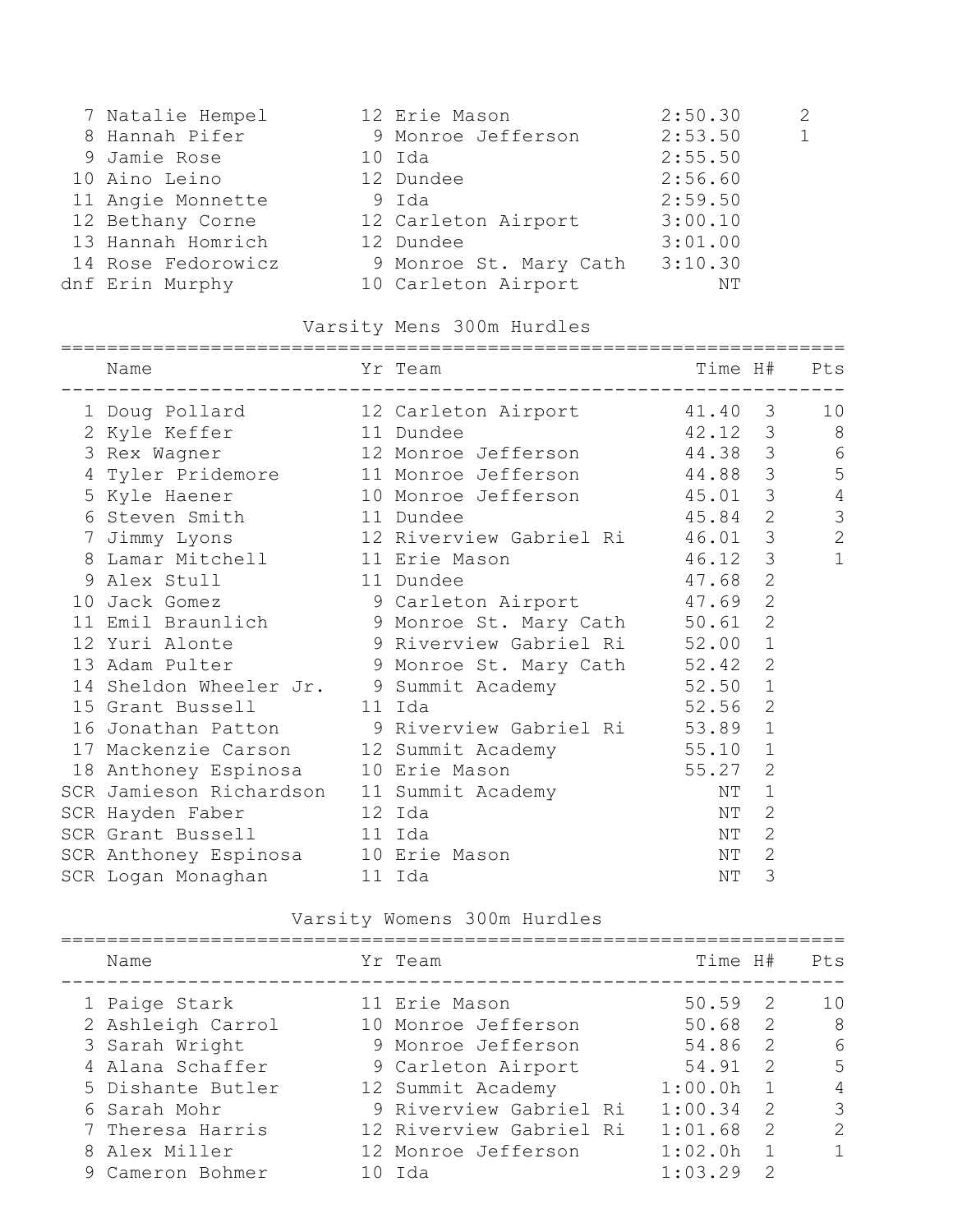| 10 Jacqueline Foshag | 9 Ida     |                  | $1:04.28$ 2 |  |
|----------------------|-----------|------------------|-------------|--|
| 11 Elise Borbely     | 10 Dundee |                  | 1:04.3h 1   |  |
| DNF Shanice Kennedy  |           | 9 Summit Academy | NT 1        |  |

### Varsity Mens 200 Meters Prelims

| Name             | Yr Team                 | Time  | Wind H# |               |
|------------------|-------------------------|-------|---------|---------------|
| Bryan Hughes     | 10 Ida                  | ΝT    | NWI     | 1             |
| Russell Goins    | 9 Monroe St. Mary Cath  | ΝT    | NWI     | $\mathbf 1$   |
| Joshua Shah      | 9 Monroe St. Mary Cath  | NΤ    | NWI     | $\mathbf 1$   |
| Carson Witte     | 10 Erie Mason           | ΝT    | NWI     | $\mathbf 1$   |
| Elijah Sandore   | 12 Monroe Jefferson     | ΝT    | NWI     | $\mathbf{2}$  |
| Jared Dutra      | 11 Erie Mason           | NΤ    | NWI     | $\mathbf{2}$  |
| Noah Sampson     | 10 Ida                  | NΤ    | NWI     | $\mathbf{2}$  |
| Ryan Champagne   | 10 Riverview Gabriel Ri | NΤ    | NWI     | $\mathbf{2}$  |
| Dylan Meiring    | 10 Carleton Airport     | NΤ    | NWI     | $\mathbf{2}$  |
| Paul Lefere      | 10 Dundee               | ΝT    | NWI     | $\mathbf{2}$  |
| TJ Barnes        | 12 Summit Academy       | ΝT    | NWI     | $\mathbf{2}$  |
| Will Cross       | 11 Riverview Gabriel Ri | ΝT    | NWI     | $\mathbf{2}$  |
| David Gaynier    | 12 Monroe St. Mary Cath | NΤ    | NWI     | 3             |
| Yuri Alonte      | 9 Riverview Gabriel Ri  | NΤ    | NWI     | 3             |
| Keagan Brinson   | 11 Carleton Airport     | 24.47 | NWI     | $\mathbf 1$   |
| Joey Yoas        | 11 Dundee               | 24.54 | NWI     | 3             |
| Albert Patrick   | 10 Summit Academy       | 24.62 | NWI     | $\mathcal{S}$ |
| Mike Stoner      | 12 Monroe Jefferson     | 24.84 | NWI     | 3             |
| Laderach Austin  | 11 Erie Mason           | 25.07 | NWI     | $\mathcal{S}$ |
| Joey Ferrara     | 11 Ida                  | 25.31 | NWI     | $\mathcal{S}$ |
| Jonathon Hubbard | 11 Dundee               | 25.54 | NWI     | $\mathbf 1$   |
| Carter Noles     | Summit Academy          | 25.81 | NWI     | $\mathbf 1$   |
| John Chopson     | 11 Carleton Airport     | 25.85 | NWI     | 3             |
| Nick Teachout    | 11 Monroe Jefferson     | 26.31 | NWI     | 1             |
|                  |                         |       |         |               |

### Varsity Mens 200 Meters Semis

| Name              |    | Yr Team              | Time  | Wind H# |             |
|-------------------|----|----------------------|-------|---------|-------------|
| 1 Joey Yoas       |    | 11 Dundee            | 23.78 | NWI     | -2          |
| 2 Elijah Sandore  |    | 12 Monroe Jefferson  | 24.52 | NWI     | $\mathbf 1$ |
| 3 Keagan Brinson  |    | 11 Carleton Airport  | 24.54 | NWI     | 1           |
| Albert Patrick    |    | 10 Summit Academy    | 24.87 | NWI     | 2           |
| 5 Laderach Austin |    | 11 Erie Mason        | 25.26 | NWI     | 2           |
| 6 Mike Stoner     |    | 12 Monroe Jefferson  | 25.40 | NWI     | 1           |
| 7 Noah Sampson    |    | 10 Ida               | 25.56 | NWI     | 1           |
| 8 Paul Lefere     |    | 10 Dundee            | 25.64 | NWI     | 2           |
| 9 Carter Noles    |    | Summit Academy       | 25.77 | NWI     | 1           |
| 10 Joey Ferrara   |    | 11 Ida               | 25.79 | NWI     | 2           |
| 11 Bryan Hughes   | 10 | Ida                  | 25.96 | NWI     | 2           |
| 12 Nick Teachout  |    | 11 Monroe Jefferson  | 25.97 | NWI     | 1           |
| 13 Joshua Shah    | 9  | Monroe St. Mary Cath | 26.08 | NWI     | 2           |
|                   |    |                      |       |         |             |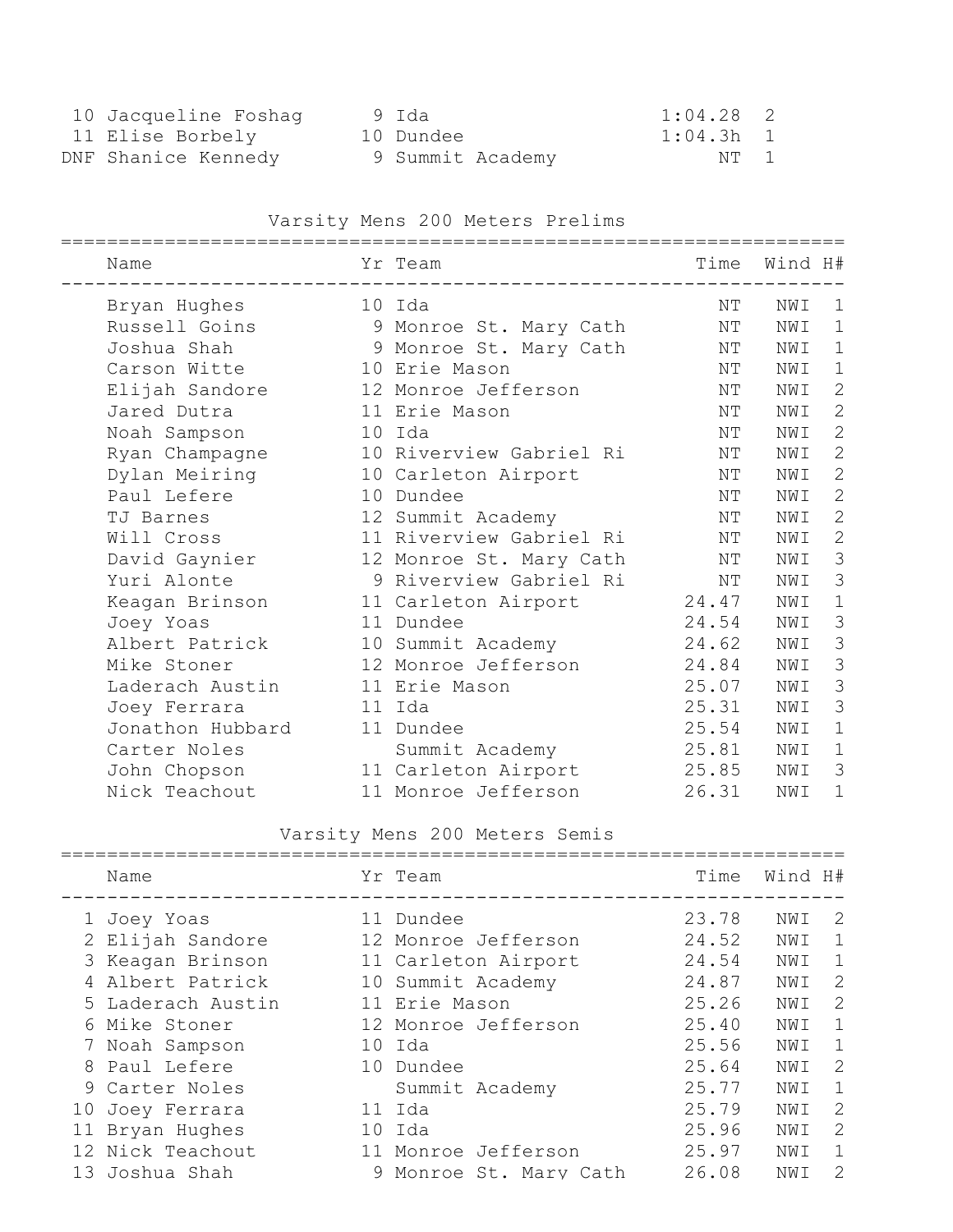| 14 John Chopson     | 11 Carleton Airport     | 26.21 NWI 2 |  |
|---------------------|-------------------------|-------------|--|
| 15 Jonathon Hubbard | 11 Dundee               | 26.28 NWI 1 |  |
| 16 Ryan Champagne   | 10 Riverview Gabriel Ri | 27.90 NWI 1 |  |

### Varsity Mens 200 Meters Finals

| Name                                                                                     | Yr Team                                                                                             | Time                                      | Wind                            | Pts                      |
|------------------------------------------------------------------------------------------|-----------------------------------------------------------------------------------------------------|-------------------------------------------|---------------------------------|--------------------------|
| 1 Elijah Sandore<br>2 Keagan Brinson<br>3 Joey Yoas<br>4 Albert Patrick<br>5 Mike Stoner | 12 Monroe Jefferson<br>11 Carleton Airport<br>11 Dundee<br>10 Summit Academy<br>12 Monroe Jefferson | 23.70<br>24.23<br>24.24<br>25.16<br>25.38 | NWI<br>NWI<br>NWI<br>NWI<br>NWI | 10<br>- 8<br>6<br>5<br>4 |
| 6 Laderach Austin<br>7 Paul Lefere<br>8 Noah Sampson                                     | 11 Erie Mason<br>10 Dundee<br>10 Ida                                                                | 25.86<br>26.65<br>28.09                   | NWI<br>NWI<br>NWI               | 3<br>$\mathcal{L}$       |

### Varsity Womens 200 Meters Prelims

|    | Name                                 | Yr Team                 | Time  | Wind H# |               |
|----|--------------------------------------|-------------------------|-------|---------|---------------|
|    | 1 Zoe Eby                            | 9 Carleton Airport      | 26.84 | NWI     | $\mathbf 1$   |
|    | 2 Kelly Jacobs                       | 11 Erie Mason           | 28.69 | NWI     | $\mathbf{2}$  |
|    | 3 Jasmin Jones                       | 12 Carleton Airport     | 28.80 | NWI     | 3             |
|    | 4 Sidney Mason                       | 9 Monroe Jefferson      | 29.19 | NWI     | 3             |
|    | 5 Audrey Szabo                       | 9 Monroe Jefferson      | 29.20 | NWI     | $\mathbf 1$   |
| 6  | Sahdia Washington                    | 12 Summit Academy       | 29.30 | NWI     | $\mathbf 1$   |
|    | 7 Katie Hempel                       | 12 Ida                  | 29.36 | NWI     | 2             |
| 8  | Mariah Marshall                      | 10 Ida                  | 29.65 | NWI     | $\mathbf 1$   |
| 9  | Savannah Collett                     | 10 Dundee               | 30.11 | NWI     | $\mathbf{1}$  |
| 10 | Dejah Baker                          | 9 Carleton Airport      | 30.15 | NWI     | 3             |
|    | 11 Jessica Foshaq                    | 9 Ida                   | 31.11 | NWI     | $\mathcal{S}$ |
|    | 12 Kaitlyn McGaffey                  | 12 Erie Mason           | 31.21 | NWI     | 3             |
|    | 13 Halie Bijarro                     | 10 Monroe Jefferson     | 31.60 | NWI     | $\mathbf{2}$  |
|    | 14 Janet Burkardt                    | 9 Monroe St. Mary Cath  | 31.87 | NWI     | $\mathbf 1$   |
|    | 15 Dishante Butler                   | 12 Summit Academy       | 31.93 | NWI     | 3             |
|    | 16 Chloe Bates                       | 12 Erie Mason           | 32.79 | NWI     | 1             |
| 17 | Megan Charter                        | 10 Dundee               | 32.97 | NWI     | 3             |
|    | 18 Kylie Justice                     | 10 Dundee               | 33.20 | NWI     | 2             |
|    | 19 Kerstyn Kortier -4 Summit Academy |                         | 34.79 | NWI     | $\mathbf{2}$  |
|    | DNF Elena Mazukiewicz                | 11 Riverview Gabriel Ri | ΝT    | NWI     | $\mathbf{2}$  |
|    | DNF Amanda Murray                    | 9 Monroe St. Mary Cath  | ΝT    | NWI     | $\mathbf{2}$  |

### Varsity Womens 200 Meters Semis

| Name           | Yr Team            |       | Time Wind H# |  |
|----------------|--------------------|-------|--------------|--|
| 1 Zoe Eby      | 9 Carleton Airport | 26.47 | NWI 1        |  |
| 2 Kelly Jacobs | 11 Erie Mason      | 28.51 | NWT 2        |  |
| 3 Sidney Mason | 9 Monroe Jefferson | 29.29 | NWT 2        |  |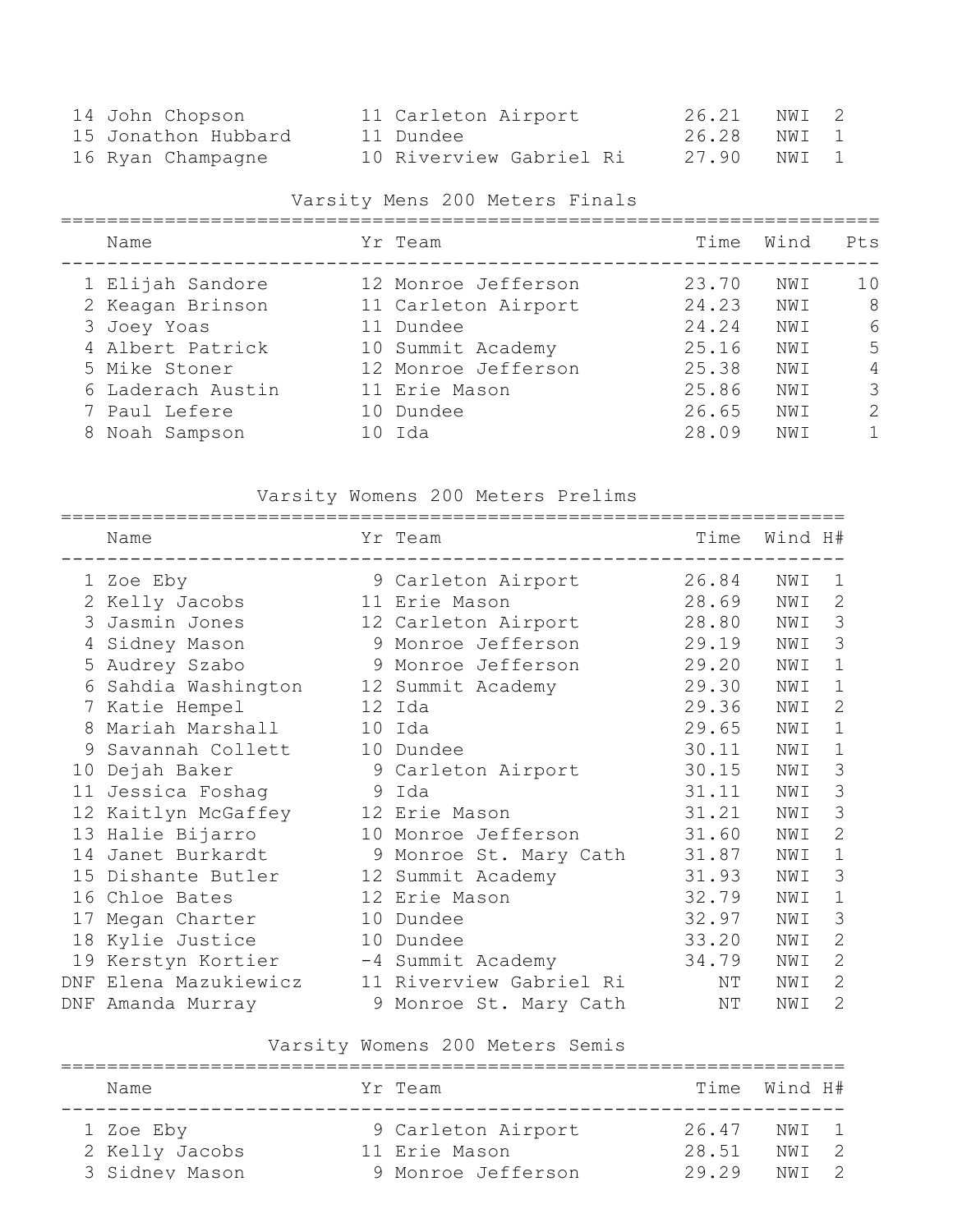| 4 Audrey Szabo      |    | 9 Monroe Jefferson     | 29.58 | NWI | 1  |
|---------------------|----|------------------------|-------|-----|----|
| 5 Mariah Marshall   |    | 10 Ida                 | 29.65 | NWI | -2 |
| 6 Katie Hempel      |    | 12 Ida                 | 29.95 | NWI | 1  |
| 7 Dejah Baker       |    | 9 Carleton Airport     | 30.01 | NWI | -2 |
| 8 Jasmin Jones      |    | 12 Carleton Airport    | 30.14 | NWI | 1  |
| 9 Sahdia Washington |    | 12 Summit Academy      | 30.68 | NWI | 2  |
| 10 Janet Burkardt   |    | 9 Monroe St. Mary Cath | 30.89 | NWI | -2 |
| 11 Halie Bijarro    |    | 10 Monroe Jefferson    | 31.08 | NWI | 1  |
| 12 Kaitlyn McGaffey |    | 12 Erie Mason          | 31.41 | NWI | -2 |
| 13 Jessica Foshag   |    | 9 Ida                  | 31.42 | NWI | 1  |
| 14 Savannah Collett |    | 10 Dundee              | 31.61 | NWI | 1  |
| 15 Dishante Butler  |    | 12 Summit Academy      | 32.36 | NWI | 1  |
| 16 Kylie Justice    | 10 | Dundee                 | 32.71 | NWI | 2  |

# Varsity Womens 200 Meters Finals

| Name              | Yr Team             | Time  | Wind | Pts          |
|-------------------|---------------------|-------|------|--------------|
| 1 Zoe Eby         | 9 Carleton Airport  | 26.54 | NWI  | 10           |
| 2 Kelly Jacobs    | 11 Erie Mason       | 28.28 | NWI  | 8            |
| 3 Audrey Szabo    | 9 Monroe Jefferson  | 28.95 | NWI  | 6            |
| 4 Katie Hempel    | 12 Ida              | 29.42 | NWI  | 5            |
| 5 Mariah Marshall | 10 Ida              | 29.60 | NWI  | 4            |
| 6 Jasmin Jones    | 12 Carleton Airport | 29.83 | NWI  | 3            |
| 7 Sidney Mason    | 9 Monroe Jefferson  | 30.10 | NWI  | 2            |
| 8 Dejah Baker     | 9 Carleton Airport  | 30.42 | NWI  | $\mathbf{1}$ |
|                   |                     |       |      |              |

### Varsity Mens 3200 Meters

| Name                                               | Yr Team                          | Time     | Pts            |
|----------------------------------------------------|----------------------------------|----------|----------------|
| 1 Brandon Urban                                    | 11 Carleton Airport 10:33.9h     |          | 10             |
| 2 Michael Bank                                     | 10 Carleton Airport 10:39.4h     |          | - 8            |
| 3 Garret Novak                                     | 9 Summit Academy 10:48.9h        |          | 6              |
| 4 Garrett Madden                                   | 12 Ida                           | 10:56.1h | 5              |
| 5 Andy McGarry                                     | 12 Erie Mason                    | 11:13.6h | $\overline{4}$ |
| 6 Dominic Paoletti 9 Monroe St. Mary Cath 11:16.9h |                                  |          | $\overline{3}$ |
| 7 Austin Eby                                       | 12 Carleton Airport 11:20.3h     |          | $\overline{2}$ |
| 8 Jonas Mc Williams                                | 11 Riverview Gabriel Ri 11:25.8h |          | $\mathbf{1}$   |
| 9 Devin Raymond                                    | 10 Erie Mason 11:53.5h           |          |                |
| 10 Colin Gonia                                     | 9 Monroe Jefferson 12:05.8h      |          |                |
| 11 Keaton Marks                                    | Monroe St. Mary Cath 12:08.0h    |          |                |
| 12 Devon Nelson                                    | 9 Ida                            | 12:42.9h |                |
| 13 Brennan Smith                                   | 11 Dundee                        | 12:46.9h |                |
| 14 Jacques Sirois                                  | 9 Riverview Gabriel Ri 12:47.3h  |          |                |
| 15 Dawson Vore                                     | 9 Monroe St. Mary Cath 12:55.7h  |          |                |
| 16 Brad Austin                                     | 9 Monroe Jefferson 13:04.5h      |          |                |
| 17 Jarred Crull                                    | 9 Summit Academy 13:10.6h        |          |                |
| 18 Jarrod Sawasky                                  | 12 Ida                           | 13:49.0h |                |
| 19 Andrew Gillon                                   | 9 Summit Academy 14:01.0h        |          |                |
| dnf Dylan Gracia                                   | 12 Riverview Gabriel Ri          | ΝT       |                |
|                                                    |                                  |          |                |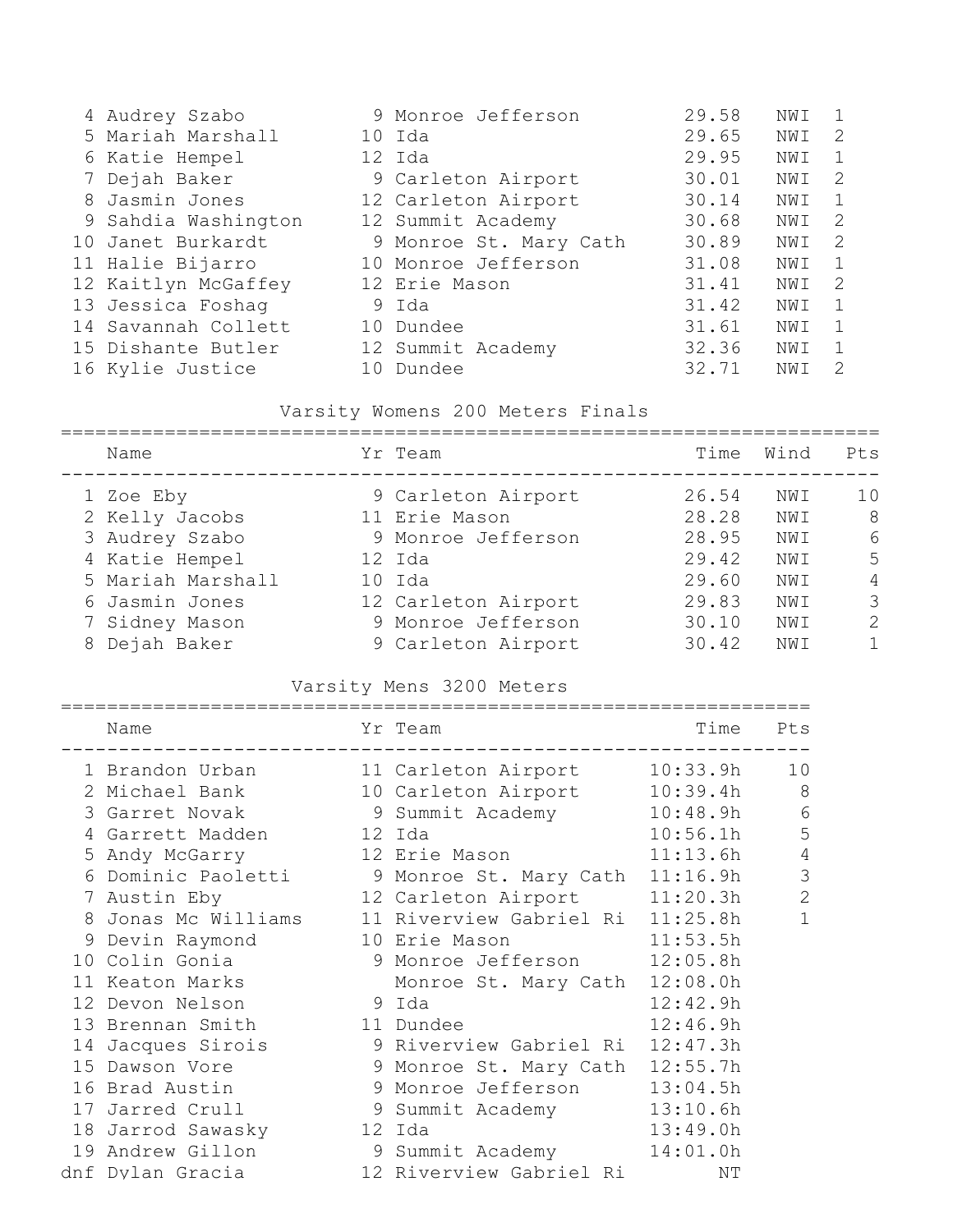| dnf Kody Smith   | 10 Dundee               |  | NΤ |
|------------------|-------------------------|--|----|
| dnf Darius Marks | -4 Monroe St. Mary Cath |  | NT |

### Varsity Womens 3200 Meters

| Name                                                                                                                                                                                                                | Yr Team                                                                                                                                                                                                                    | Time                                                                                                                             | Pts                                                               |
|---------------------------------------------------------------------------------------------------------------------------------------------------------------------------------------------------------------------|----------------------------------------------------------------------------------------------------------------------------------------------------------------------------------------------------------------------------|----------------------------------------------------------------------------------------------------------------------------------|-------------------------------------------------------------------|
| 1 Megan McLellan<br>2 Shelby Burnett<br>3 Jamie Rose<br>4 Holly Harnica<br>5 Madison Stone<br>6 Megan Prater<br>7 Isabella Pioch<br>8 Kate Belinky<br>9 Hannah Doederlein<br>10 Megan Bowman<br>11 Korena Hernandez | 12 Riverview Gabriel Ri<br>11 Carleton Airport<br>10 Ida<br>11 Dundee<br>11 Monroe Jefferson<br>10 Monroe Jefferson<br>-4 Monroe St. Mary Cath<br>12 Carleton Airport<br>11 Carleton Airport<br>Erie Mason<br>9 Erie Mason | 13:10.7h<br>13:13.1h<br>13:22.1h<br>13:25.8h<br>14:02.5h<br>14:16.3h<br>14:16.5h<br>14:32.9h<br>14:44.9h<br>14:51.0h<br>15:22.7h | 10<br>- 8<br>6<br>5<br>$\overline{4}$<br>3<br>$\overline{2}$<br>1 |
| DNF Savannah Healey                                                                                                                                                                                                 | 10 Erie Mason                                                                                                                                                                                                              | ΝT                                                                                                                               |                                                                   |

### Varsity Mens 4x400 Relay

| Team                                         |                    | Time    | Pts |
|----------------------------------------------|--------------------|---------|-----|
| 1 Monroe Jefferson A                         |                    | 3:45.84 | 10  |
| 1) Sean Kirchner                             | 2) Nate Hintz      |         |     |
| 3) Zach Hill                                 | 4) Willy Jarvis    |         |     |
| 2 Dundee A                                   |                    | 3:48.16 | -8  |
| 1) Kyle Keffer                               | 2) Kyle Brossia    |         |     |
| 3) Jeremiah Frederick                        | 4) Adam Greer      |         |     |
| 3 Carleton Airport A                         |                    | 3:53.39 | 6   |
| 1) Doug Pollard                              | 2) Dakota Bostic   |         |     |
| 3) Doug Quirie                               | 4) David Taylor    |         |     |
| 4 Erie Mason A                               |                    | 3:58.63 | 5   |
| 1) Will Henkel                               | 2) Louis Flory     |         |     |
| 3) Josh Bellestri                            | 4) Lamar Mitchell  |         |     |
| 5 Monroe St. Mary Catholic Central A 4:02.11 |                    |         | 4   |
| 1) Josh Czarniowski                          |                    |         |     |
| 6 Ida A                                      |                    | 4:03.41 | 3   |
| 1) Joey Ferrara                              | 2) Todd Hilkens    |         |     |
| 3) Cody Holmes<br>4)                         | Joe Vicari         |         |     |
| 7 Riverview Gabriel Richard A                |                    | 4:16.86 | 2   |
| 1) Jimmy Lyons                               | 2) Justin Elsesser |         |     |
| 3) Luke Geierman                             |                    |         |     |
| Varsity Womens 4x400 Relay                   |                    |         |     |
| Team                                         |                    | Time    | Pts |
| 1 Erie Mason A                               |                    | 4:27.9h | 10  |

1) Nicole Poca 2) Paige Stark